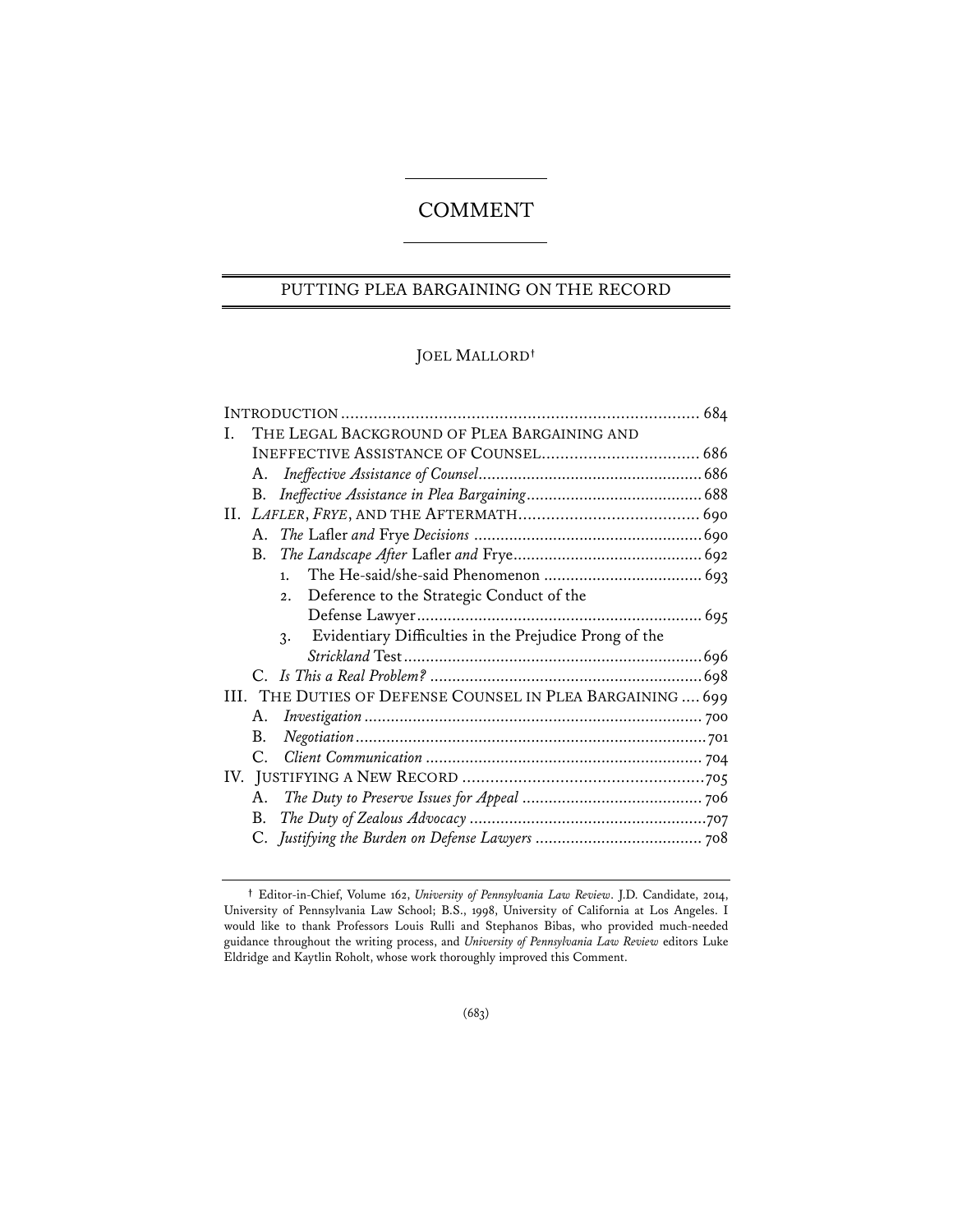| V.              |  |  |  |
|-----------------|--|--|--|
|                 |  |  |  |
| 1.              |  |  |  |
| 2.              |  |  |  |
| $\mathcal{R}$ . |  |  |  |
| B.              |  |  |  |
| 1.              |  |  |  |
| 2.              |  |  |  |
| $\mathcal{R}$ . |  |  |  |
|                 |  |  |  |
|                 |  |  |  |
|                 |  |  |  |
| B.              |  |  |  |
|                 |  |  |  |
|                 |  |  |  |

#### INTRODUCTION

More than a decade ago, Rolando Stockton rejected a plea bargain that came with a ten-year prison sentence, opting instead to take his chances at trial.**<sup>1</sup>** The trial went badly. After being found guilty on several drug and firearm charges, Stockton received a forty-year prison sentence.**<sup>2</sup>** From an objective point of view, Stockton should have taken the deal; rejecting it cost him thirty years of freedom. In postconviction proceedings, Stockton proffered a reason for his poor judgment: his lawyer failed to disclose to him the maximum sentence he faced at trial and the advantages of the tenyear deal.**<sup>3</sup>** In spite of his admittedly hazy memory of the events, the lawyer disagreed, claiming he told Stockton that the plea deal was a "good offer."**<sup>4</sup>** Without clear evidence, the reviewing court sided with Stockton's lawyer.**<sup>5</sup>** On that finding, Stockton lost his claim, and he is still serving his initial sentence today.**<sup>6</sup>**

**6** *Id.* at \*14.

# 684 *University of Pennsylvania Law Review* [Vol. 162: 683

**<sup>1</sup>** United States v. Stockton, No. 99-0352, 2012 WL 2675240, at \*4 (D. Md. July 5, 2012).

**<sup>2</sup>** *Id.* at \*1.

**<sup>3</sup>** *Id.* at \*4.

**<sup>4</sup>** *Id.* at \*10.

**<sup>5</sup>** *Id.* at \*9, \*11 (holding that, at the very least, Stockton's lawyer did not misadvise Stockton about the maximum sentence he faced at trial and that he adequately presented the terms of the plea deal to Stockton).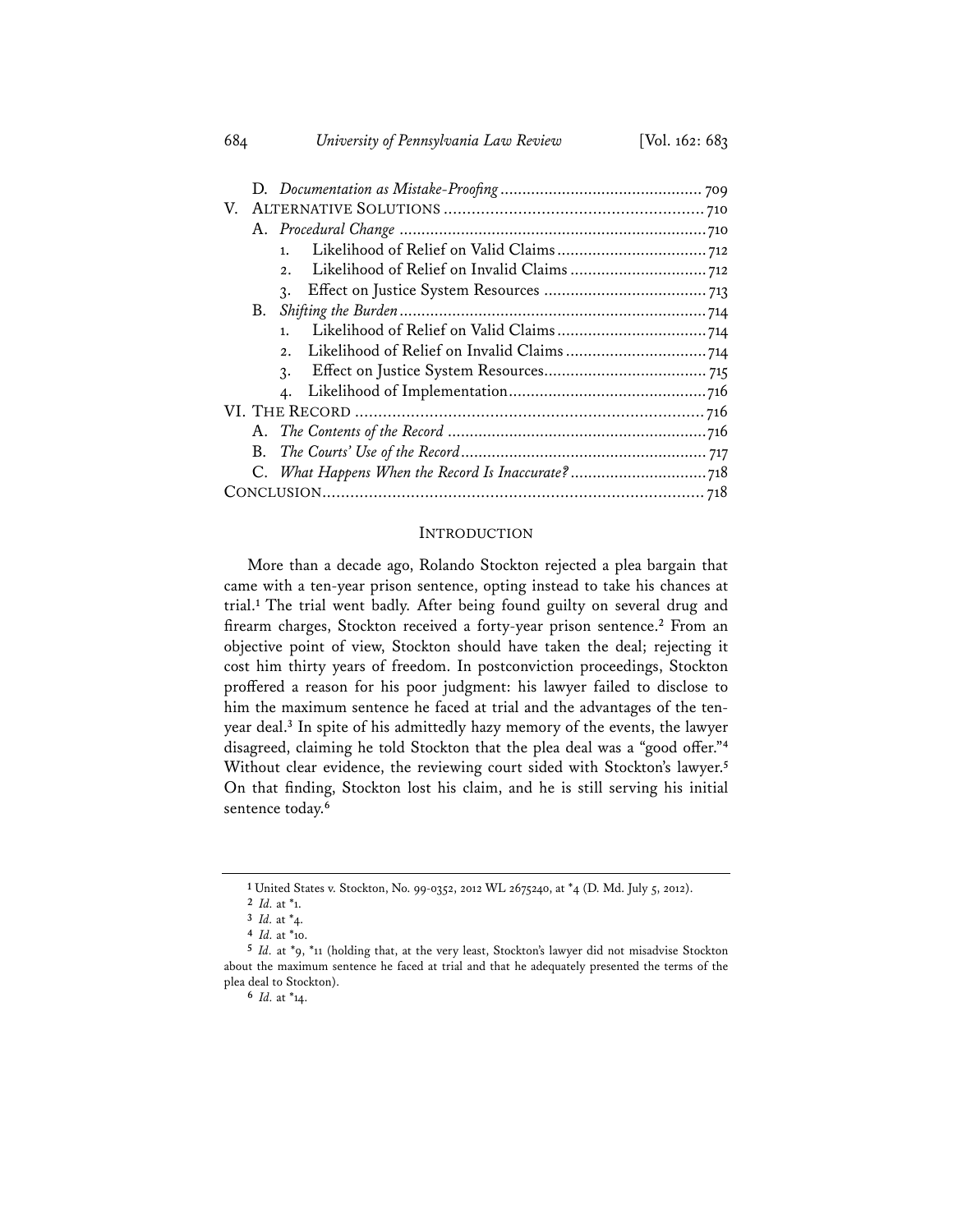Under the recent Supreme Court decisions in *Lafler v. Cooper***7** and *Missouri v. Frye***<sup>8</sup>**, defense counsel has a duty to inform and reasonably advise clients about plea offers from the prosecution, so that defendants do not forego favorable plea bargains due to the ineffective assistance of their counsel. Yet the story above demonstrates a fundamental problem with these new duties: the lack of a record of the plea bargaining process makes them unenforceable. Without such a record, the defendants, who bear the burden of proof in Sixth Amendment ineffective assistance of counsel claims,**<sup>9</sup>** have no evidence to support claims of defective advice. Their hopes thus rest on the cooperation of the very lawyers they accuse of being ineffective. When combined with the other difficulties inherent in establishing an ineffective assistance of counsel claim, this problem renders the new right toothless.

In this Comment, I propose that the criminal defense bar adopt a practice of recording the plea bargaining process in order to better protect defendants' Sixth Amendment rights. I begin in Part I with a brief background of Sixth Amendment right-to-counsel jurisprudence, the plea bargaining process, and the evolution of the Supreme Court's views on these topics. More specifically, Part I illustrates how the Court has gradually expanded the right to counsel, acknowledged the normative role of plea bargaining in criminal justice, and moved away from the notion that the criminal justice system's only guarantee is the right to a fair trial.

In Part II, I review *Lafler*, *Frye*, and the application of these cases in the lower courts. That review illustrates the evidentiary problems confronting defendants who claim ineffective assistance of counsel in the plea bargaining process. More pointedly, the review shows how defendants asserting such claims are often at the mercy of their defense attorneys, whose accounts of disputed events typically determine how the cases are decided.

In Part III, I summarize the basic functions of defense counsel during the plea bargaining process, by consulting the standards set forth by the

**<sup>7</sup>** 132 S. Ct. 1376, 1385 (2012) (holding that there may be relief when a defendant demonstrates, among other things, "that but for the ineffective advice of counsel there is a reasonable probability that the . . . defendant would have accepted the plea").

**<sup>8</sup>** 132 S. Ct. 1399, 1408 (2012) ("This Court now holds that, as a general rule, defense counsel has the duty to communicate formal offers from the prosecution to accept a plea on terms and conditions that may be favorable to the accused.").

**<sup>9</sup>** *See* Kimmelman v. Morrison, 477 U.S. 365, 381 (1986) ("[D]efendant bears the burden of proving that counsel's representation was unreasonable under prevailing professional norms and that the challenged action was not sound strategy.") (citing Strickland v. Washington, 466 U.S. 668, 668-69 (1984)).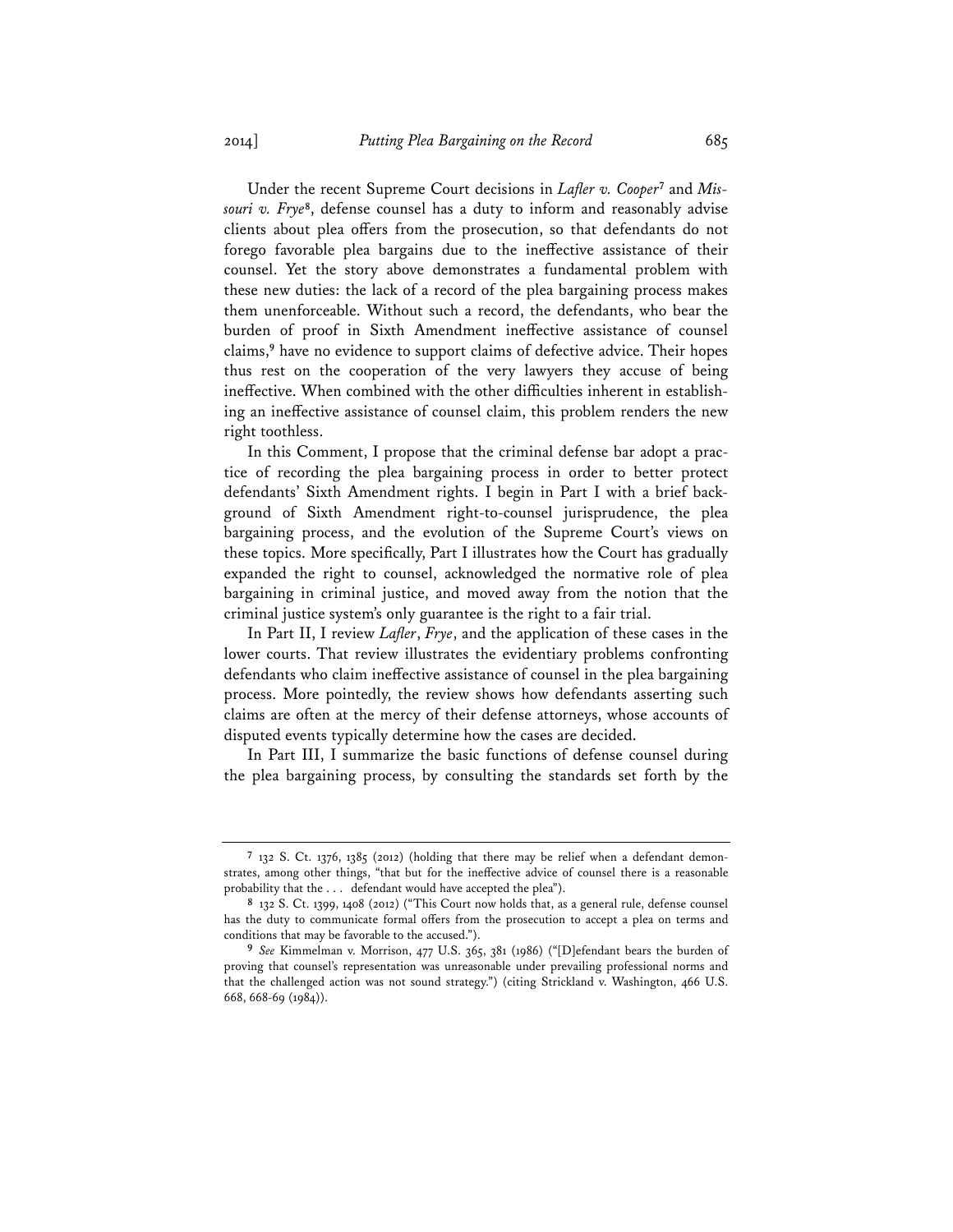American Bar Association (ABA)**<sup>10</sup>** and the National Legal Aid & Defender Association.**<sup>11</sup>** Ultimately, I suggest that these standards should be the baseline against which courts measure the adequacy of counsel's assistance in Sixth Amendment claims.

 I argue in Part IV that requiring criminal defense lawyers to document plea bargain offers and their related advice is the best solution to this evidentiary problem. Support for my proposal is found in defense lawyers' basic duties to preserve issues for appeal and to advocate zealously for their clients. Such a record would not only facilitate appellate court review of ineffective assistance of counsel claims, but would also reduce the likelihood of defense lawyers committing errors in the first place and, as a result, would reduce the number of ineffective assistance of counsel claims litigated. Although the proposed record would add to the criminal defense counsel's workload, it would be worthwhile when properly tailored to highrisk cases. In Part V, I analyze two other possible solutions and conclude that the proposed record is superior to both. Finally, in Part VI, I provide a brief proposal of the record's contents and discuss how courts may use it in practice.

# I. THE LEGAL BACKGROUND OF PLEA BARGAINING AND INEFFECTIVE ASSISTANCE OF COUNSEL

#### A. *Ineffective Assistance of Counsel*

For much of the country's history, the Sixth Amendment right to counsel only protected criminal defendants' right to hire attorneys if they so desired.**<sup>12</sup>** These rights were expanded in the landmark case *Gideon v. Wainwright*, in which the Court held that the Sixth Amendment guaranteed government-provided counsel to indigent felony defendants.**<sup>13</sup>** But the early right to counsel came with no guarantees as to the quality of representation.

**<sup>10</sup>** ABA STANDARDS FOR CRIMINAL JUSTICE: PLEAS OF GUILTY § 14-3.2 (3d ed. 1999) [hereinafter ABA Standards].

**<sup>11</sup>** Nat'l Legal Aid & Defender Ass'n, PERFORMANCE GUIDELINES FOR CRIMINAL DE-FENSE REPRESENTATION §§ 6.1–6.4 (1995) [hereinafter NLADA GUIDELINES], *available at* http://www.nlada.org/Defender/Defender\_Standards/Performance\_Guidelines#sixone.

**<sup>12</sup>** *See* William M. Beaney, *The Right to Counsel: Past, Present, and Future*, 49 VA. L. REV. 1150, 1151-52 (1963) (contrasting the Sixth Amendment with the English common law's "reluctan[ce] to allow even retained counsel in all felony cases until 1836").

**<sup>13</sup>** *See* 372 U.S. 335, 344 (1963) (concluding that the right to government-appointed counsel for indigent defendants is "fundamental and essential to fair trials"). The Court had previously held that the Due Process Clause demanded representation in certain egregious circumstances. *See* Powell v. Alabama, 287 U.S. 45, 65 (1932) (holding that a judge must appoint counsel in criminal prosecutions of particularly vulnerable defendants in capital cases).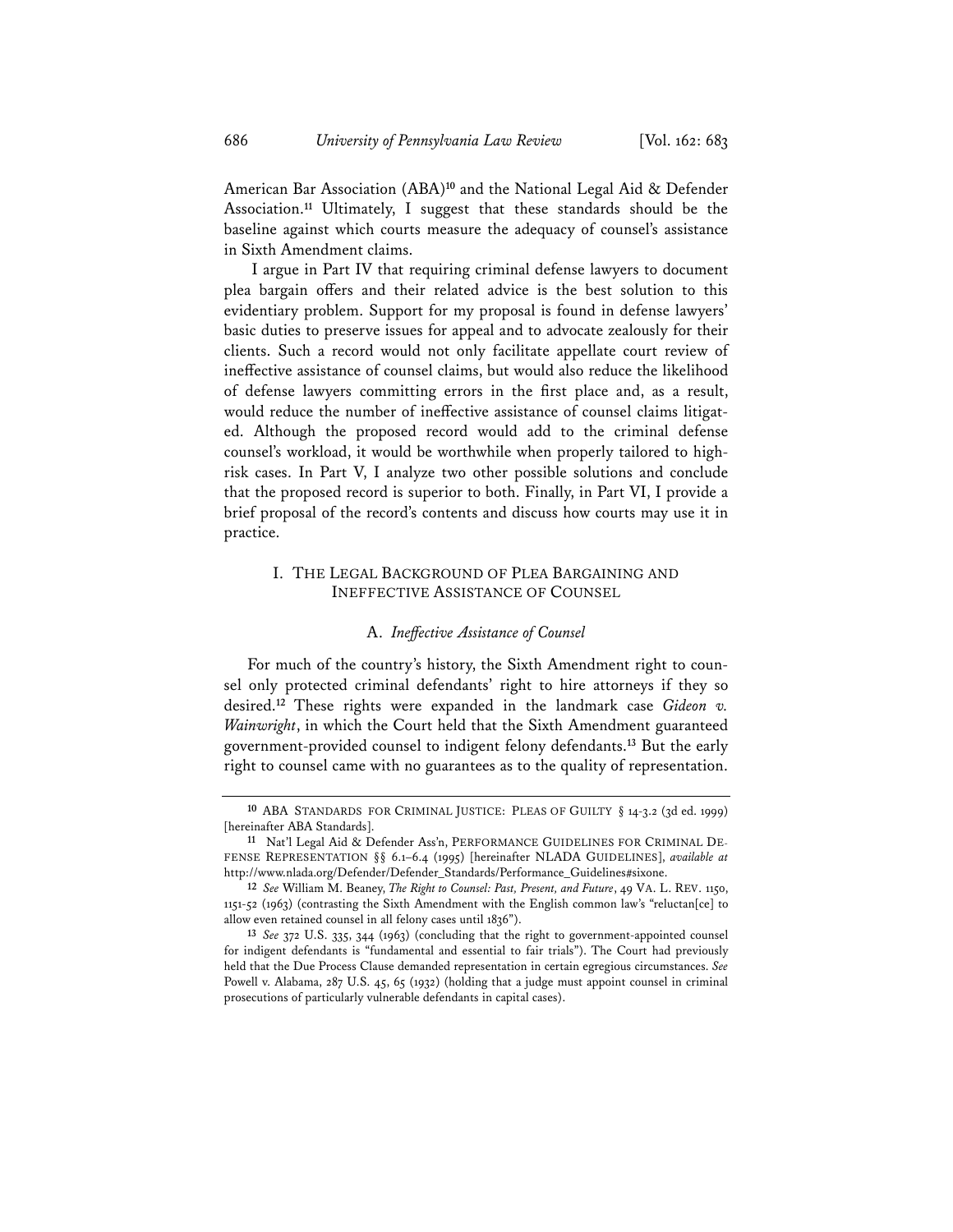In the *Gideon* era, the Court granted relief only where counsel was so deficient as to make the trial a "farce and mockery of justice."**<sup>14</sup>** Successful litigation of these claims was predictably rare. Like much of the expansion of defendants' rights, the relaxation of this standard started in the lower courts.**15** By the early 1980s, many circuits had already adopted a reasonableness test for the assistance of counsel. The Supreme Court followed suit with its decision in *Strickland v. Washington*. **16**

*Strickland* set out the modern two-pronged test for ineffective assistance of counsel claims. First, "the defendant must show that counsel's performance was deficient."**<sup>17</sup>** The Court made it clear that this prong would be difficult to establish, noting that "[j]udicial scrutiny of counsel's performance must be highly deferential."**<sup>18</sup>** The Court held that a defendant could only satisfy this prong by showing that "counsel's representation fell below an objective standard of reasonableness," measured by prevailing professional norms and professional standards put forth by the ABA and other organizations.**<sup>19</sup>** Any conduct that may be justified as strategic in nature would almost certainly fail to satisfy this demanding standard.**<sup>20</sup>**

Second, "the defendant must show that the deficient performance prejudiced the defense."**<sup>21</sup>** This standard requires a "reasonable probability that, but for counsel's unprofessional errors, the result of the proceeding would have been different."**<sup>22</sup>**

Since the *Strickland* decision, claims of ineffective assistance of counsel have become the most common ground for relief sought in habeas petitions. One 2007 study found in a random sample that eighty-one percent of habeas petitions in capital cases and fifty percent in noncapital cases included at least one claim of ineffective assistance of counsel.**<sup>23</sup>** By

**<sup>14</sup>** *See* 3 CHARLES ALAN WRIGHT & SARAH N. WELLING, FEDERAL PRACTICE AND PROCEDURE § 627, at 673 n.6 (2011) (noting that "th[is] phrase appears to have originated with Judge Thurman Arnold in Diggs v. Welch, 148 F.2d 667 (App. D.C. 1945)").

**<sup>15</sup>** *See* Wainwright v. Sykes, 433 U.S. 72, 117 n.16 (1977) (Brennan, J., dissenting) ("A majority of courts have now passed beyond the standard of attorney competence embodied in the so-called 'mockery' test, which abdicates any judicial supervision over attorney performance so long as the attorney does not make a farce of the trial.").

**<sup>16</sup>** 466 U.S. 668 (1984).

**<sup>17</sup>** *Id*. at 687.

**<sup>18</sup>** *Id.* at 689.

**<sup>19</sup>** *Id.* at 687-89.

**<sup>20</sup>** *Id.* at 690-91 ("[S]trategic choices made after thorough investigation of law and facts relevant to plausible options are virtually unchallengeable . . . .").

**<sup>21</sup>** *Id.* at 687.

**<sup>22</sup>** *Id.* at 694.

**<sup>23</sup>** NANCY J. KING ET AL., FINAL TECHNICAL REPORT: HABEAS LITIGATION IN U.S. DISTRICT COURTS: AN EMPIRICAL STUDY OF HABEAS CORPUS CASES FILED BY STATE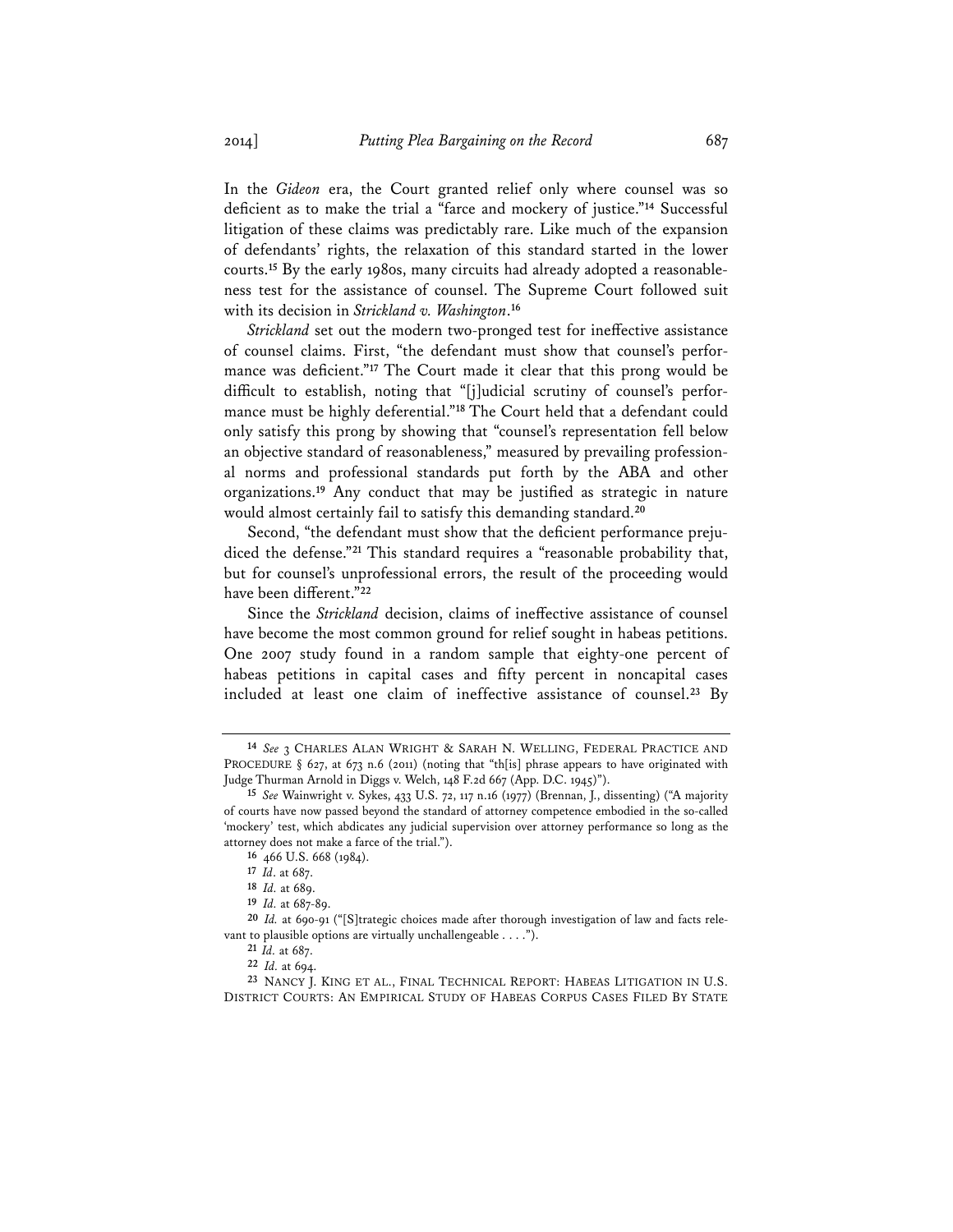extrapolation, the study indicated that over ten thousand habeas petitions raise ineffective assistance of counsel claims each year.**<sup>24</sup>** Yet only 0.3 % of the noncapital petitions resulted in an evidentiary hearing.**<sup>25</sup>** Even more alarming, only one of the 2384 noncapital cases in the sample group obtained relief on an ineffective assistance of counsel claim.**<sup>26</sup>** These numbers reflect that an ineffective assistance of counsel claim is, at best, only a tiny glimmer of hope for the convicted.

#### B. *Ineffective Assistance in Plea Bargaining*

Plea bargains account for approximately ninety-five percent of criminal convictions.**<sup>27</sup>** Typically, plea bargains are agreements between prosecutors and defendants through which defendants receive reductions in punishment and prosecutors save the time and resources required to try cases. Prosecutors enjoy a great deal of discretion over the charges they bring and the sentences they recommend. Specifically, as part of the plea bargaining process, the prosecutor may offer to: (a) not bring additional charges, or move to dismiss charges already filed; (b) recommend, or agree not to oppose, the defendant's request that a particular sentence or sentencing range is appropriate, or that a particular Sentencing Guidelines provision, policy statement, or sentencing factor does or does not apply; or (c) agree that a particular sentence or sentencing range is appropriate, or that a particular Sentencing Guidelines provision, policy statement, or sentencing factor does or does not apply.**<sup>28</sup>** Defendants have fewer bargaining chips, but they may, for instance, agree to cooperate against other criminal suspects in

PRISONERS UNDER THE ANTITERRORISM AND EFFECTIVE DEATH PENALTY ACT OF 1996, 28 (2007), *available at* http://www.ncjrs.gov/pdffiles1/nij/grants/219559.pdf.

**<sup>24</sup>** This figure assumes that the number of habeas petitions has remained consistent since 2010, when the federal courts received over 20,000 petitions. ADMIN. OFFICE OF THE U.S. COURTS, JUDICIAL BUSINESS OF THE UNITED STATES COURTS: 2011 ANNUAL REPORT OF THE DIRECTOR 126 tbl.C-2 (2011), *available at* http://www.uscourts.gov/uscourts/Statistics/ JudicialBusiness/2011/JudicialBusiness2011.pdf.

**<sup>25</sup>** KING ET AL., *supra* note 23, at 36.

**<sup>26</sup>** *Id.* at 52. The rate of relief in capital cases was much higher, where 12.4 percent of nontransferred habeas cases resulted in some form of relief. It is unclear how many of these cases successfully raised ineffective assistance of counsel claims. *Id.* at 51.

**<sup>27</sup>** *See* LINDSEY DEVERS, U.S. DEP'T OF JUSTICE, PLEA AND CHARGE BARGAINING: RESEARCH SUMMARY 1 (2011), *available at* https://www.bja.gov/Publications/ PleaBargainingResearchSummary.pdf ("[S]cholars estimate that about 90 to 95 percent of both federal and state court cases are resolved through the [plea bargaining] process.").

**<sup>28</sup>** FED. R. CRIM. P. 11(C)(1)(A)–(C).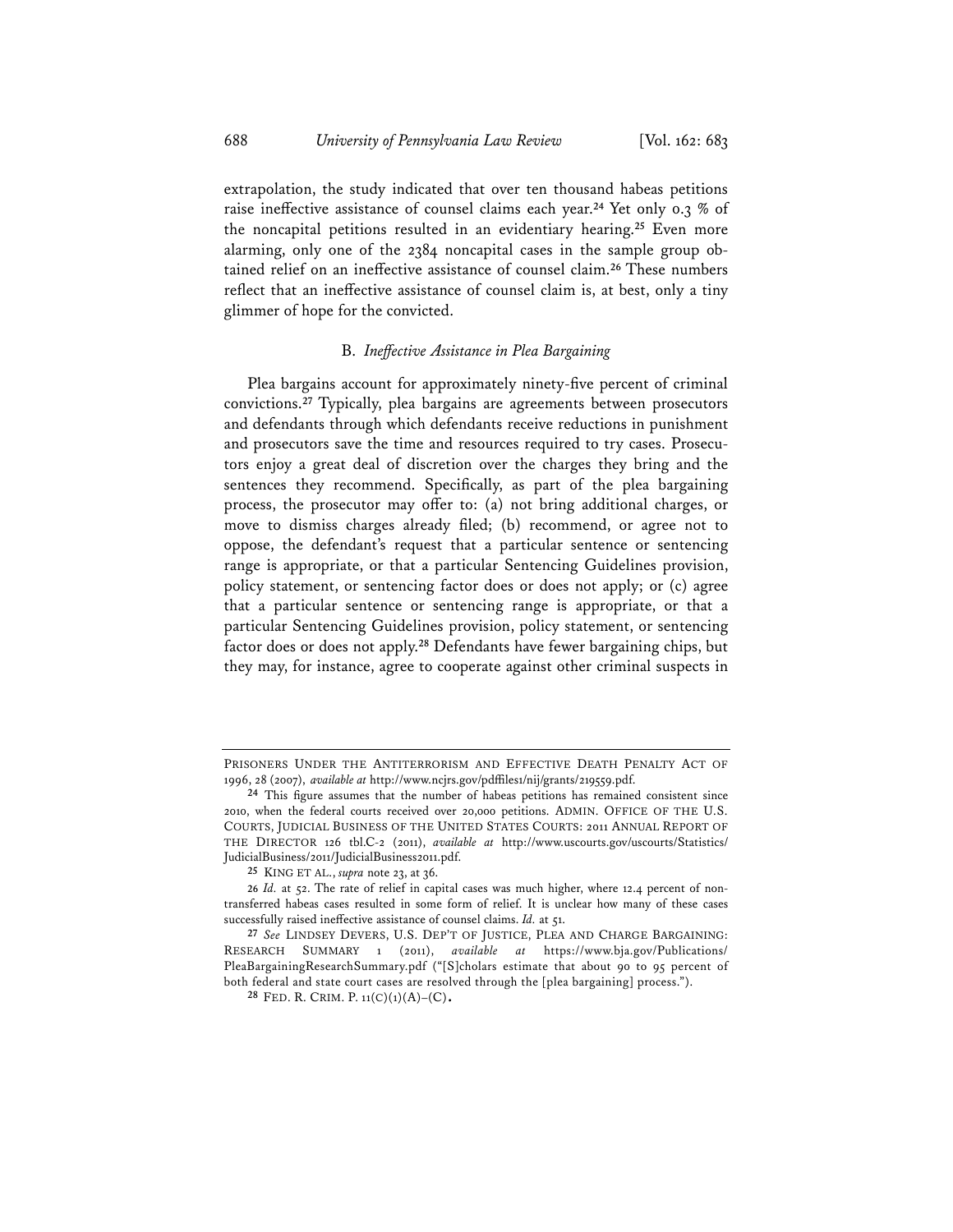exchange for a more favorable deal.**29** The parties may strike a plea agreement at nearly any stage during the course of criminal proceedings, from before the filing of charges through jury deliberations.**<sup>30</sup>**

Traditionally, courts and academics paid little attention to the plea bargaining process, instead trusting that the "shadow of the trial" ensured the fairness of the resulting deals.**<sup>31</sup>** Under this theory, the backstop of a jury trial guarantees that defendants can only benefit from a plea bargain otherwise, they simply would reject the offers.**<sup>32</sup>** A fair trial is the only guarantee the state provides; when defendants waive that right, they voluntarily take themselves outside of the state's protection.**<sup>33</sup>**

Over the past thirty years, however, the Supreme Court has gradually acknowledged the prominence of plea bargaining and has extended Sixth Amendment protection to certain aspects of the process. The Court first extended the Sixth Amendment to protect defendants against deficient counsel who misled them into entering a guilty plea.**<sup>34</sup>** This extension of Sixth Amendment protection was consistent with the Court's concern for the right to a jury trial. Where a person conceded that right on unreasonable advice, the Court indicated that it would step in.**<sup>35</sup>**

In 2010, the Court proceeded along the same paradigm in deciding *Padilla v. Kentucky*. **<sup>36</sup>** In *Padilla*, the Court held that defense counsel is required to inform defendants of the possibility of deportation prior to their entering a guilty plea.**<sup>37</sup>** The Court, motivated by its concern with protecting a

**<sup>29</sup>** *See* HARRY I. SUBIN ET AL., THE CRIMINAL PROCESS: PROSECUTION AND DE-FENSE FUNCTIONS 139-41 (1993) (discussing the ways in which defendants can secure more favorable plea bargains by agreeing to cooperate with prosecutors).

**<sup>30</sup>** *Id.* at 131 ("[P]lea agreements can occur at almost any point in the process.").

**<sup>31</sup>** *See, e.g.*, Frank H. Easterbrook, *Criminal Procedure as a Market System*, 12 J. LEGAL STUD. 289, 310 (1983) (arguing that the free market approach to plea bargaining ensures the best results and that "there is no reason to think that plea bargaining regulations could do better").

**<sup>32</sup>** *See* Stephanos Bibas, *Regulating the Plea-Bargaining Market: From* Caveat Emptor *to Consumer Protection*, 99 CALIF. L. REV. 1117, 1124, 1125 (2011) (noting the traditional view that "regulation of trials should theoretically protect plea-bargaining defendants" who "can decide for themselves when bargains serve their interests").

**<sup>33</sup>** *See id.* at 1124 (describing the traditional notion held by the courts that "[f]or the shadow of trial to work, defendants need know only that they are giving up their trial rights").

**<sup>34</sup>** *See* Hill v. Lockhart, 474 U.S. 52, 58 (1985) (holding that the two-part *Strickland* test "applies to challenges to guilty pleas based on ineffective assistance of counsel").

**<sup>35</sup>** To that end, the Court held that the defendant could only show prejudice if he could prove that he would have *gone to trial* but for his counsel's deficient performance. *Hill*, 474 U.S. at 59 ("[T]he defendant must show that there is a reasonable probability that, but for counsel's errors, he would not have pleaded guilty and would have insisted on going to trial.").

**<sup>36</sup>** 130 S. Ct. 1473 (2010).

**<sup>37</sup>** *Id.* at 1486 ("[W]e now hold that counsel must inform her client whether his plea carries a risk of deportation.").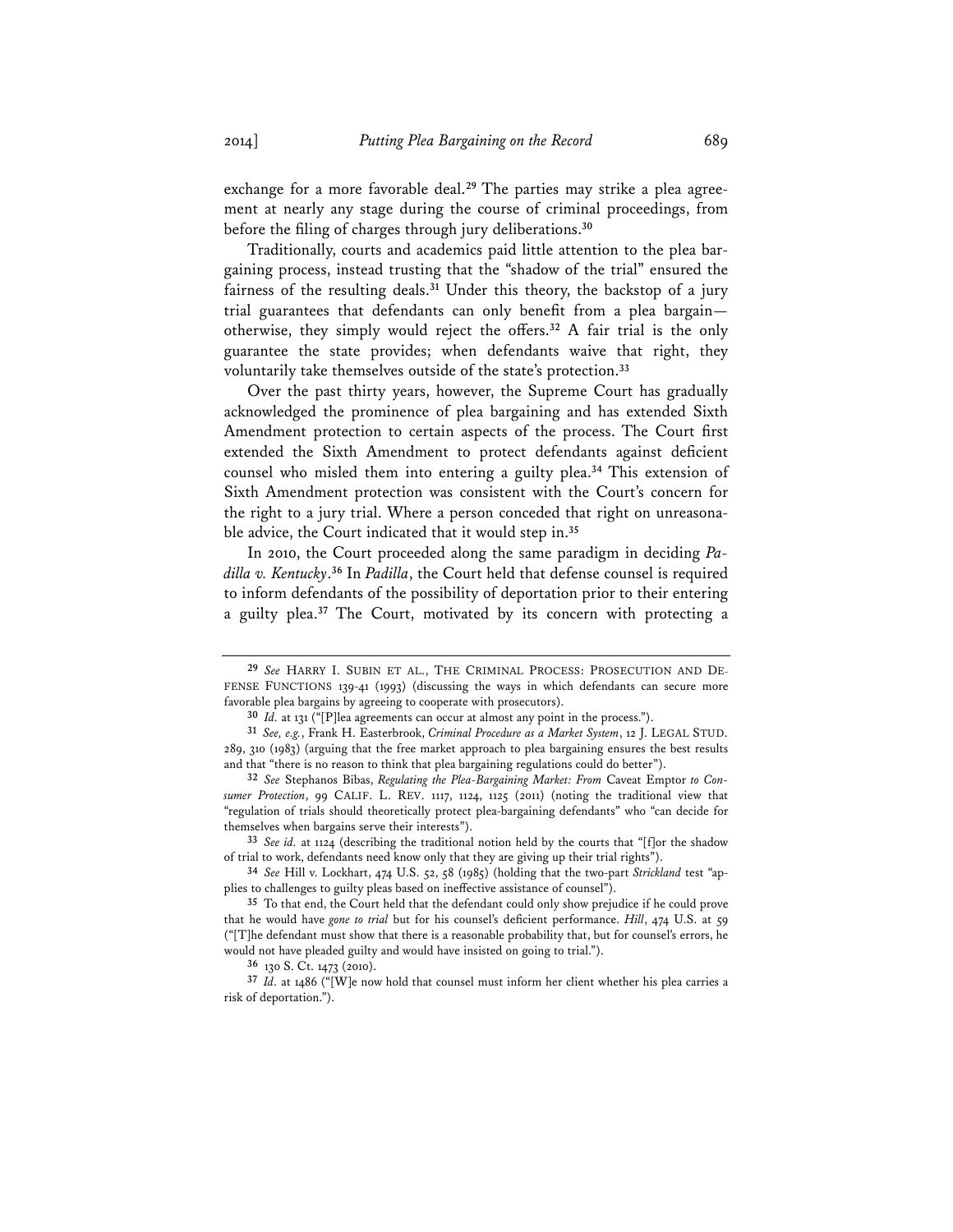defendant's right to a jury trial, once again indicated that it was willing to step in to ensure that defendants did not waive their right to a trial due to inadequate advice from their counsel.**<sup>38</sup>** Nevertheless, prominent criminal law scholars characterized the decision as a shift in Supreme Court criminal law jurisprudence toward the recognition of plea bargaining "as the norm."**<sup>39</sup>** It was not until *Missouri v. Frye* and *Lafler v. Cooper*, however, that the shift became clear.

# II. *LAFLER*, *FRYE*, AND THE AFTERMATH

#### A. *The* Lafler *and* Frye *Decisions*

The Supreme Court's decisions in *Lafler* and *Frye* are important not because they will change the outcome of many ineffective assistance of counsel claims (they will not), but because through these decisions the Court finally disconnected the Sixth Amendment's right to counsel from its right to a fair trial. As a result of these decisions, a defendant's Sixth Amendment rights are now deemed to have been violated when ineffective assistance of counsel causes him to go to trial rather than accept a favorable plea offer.

*Lafler v. Cooper* concerned a defendant who had been charged with, among other crimes, assault with intent to murder.**40** The defendant admitted his guilt to the Court and told his lawyer that he wanted to take the prosecution's plea bargain offer, whereby he would face a likely sentence of fifty-one to eighty-five months in exchange for pleading guilty.**<sup>41</sup>** His lawyer, however, advised him that the prosecution would be unable to prove his intent to murder, as he had shot the victim below the waist.**<sup>42</sup>** On that faulty advice, the defendant rejected the plea bargain offer and went to trial. He was convicted and the court sentenced him to 185 to 360 months' imprisonment, a range 300 percent higher than that of the plea bargain.**<sup>43</sup>**

In responding to the defendant's federal habeas petition, the State of Michigan predictably relied upon the proposition that had seemingly driven the Court's jurisprudence to that point: "the sole purpose of the Sixth

**<sup>38</sup>** Although the Court held that the defense attorney's performance was deficient, it did not grant relief to Padilla. Instead, the Court remanded the case in order to determine whether Padilla suffered any prejudice due to his counsel's deficiency. *Id.* at 1487.

**<sup>39</sup>** *See* Bibas, *supra* note 32, at 1137 (arguing that *Padilla* represented a "large shift[] in the landscape," whereby "the Court's frame of reference now treats bargaining as the norm").

**<sup>40</sup>** Lafler v. Cooper, 132 S. Ct. 1376, 1383 (2012).

**<sup>41</sup>** *Id.*

**<sup>42</sup>** *Id.*

**<sup>43</sup>** *Id.*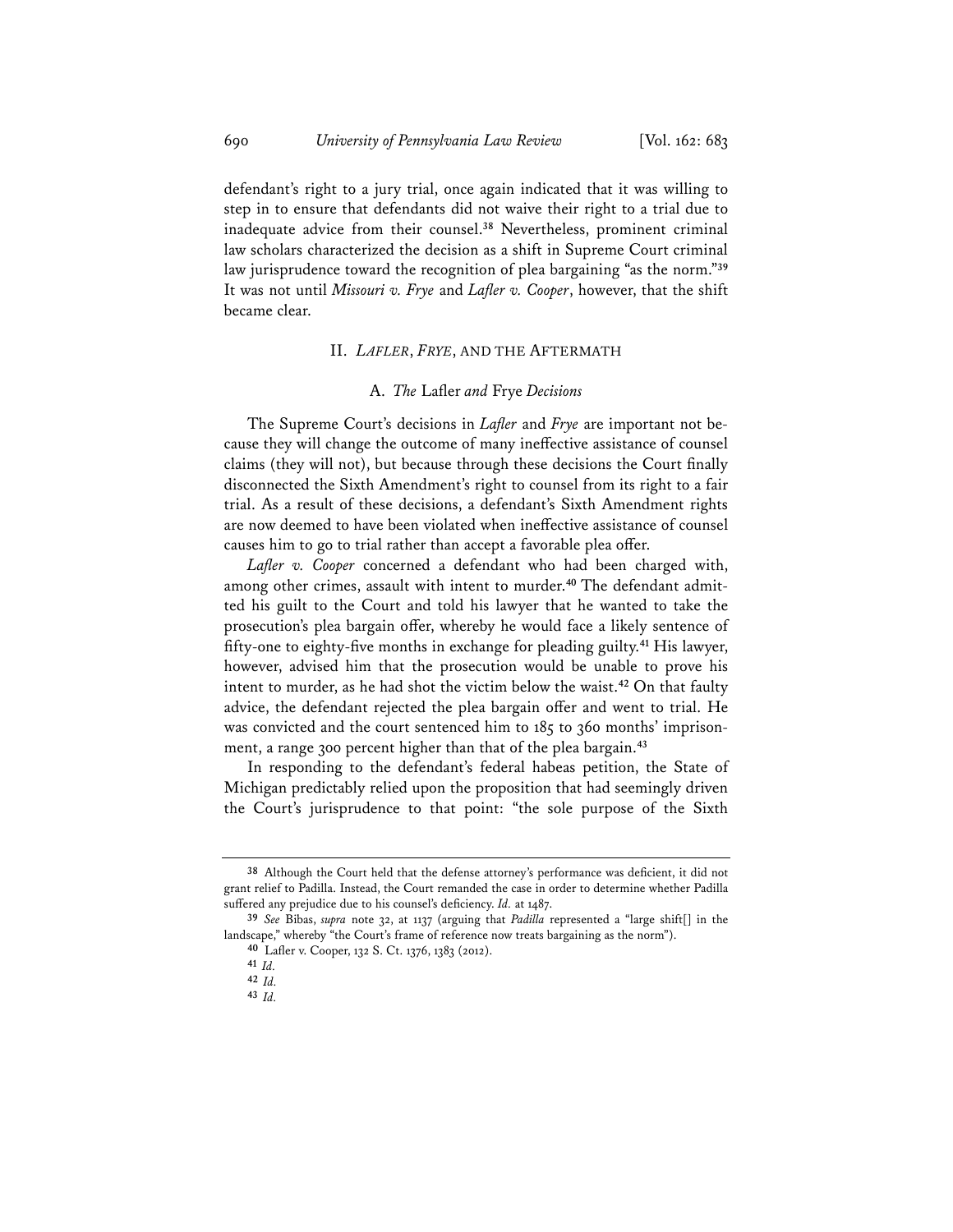Amendment is to protect the right to a fair trial."**<sup>44</sup>** The Court, however, disagreed and, in a marked departure from its previous interpretations of the Sixth Amendment, held that "[t]he constitutional guarantee applies to pretrial critical stages that are part of the whole course of a criminal proceeding, a proceeding in which defendants cannot be presumed to make critical decisions without counsel's advice."**<sup>45</sup>** In short, the Court finally rejected the fictitious notion that a fair trial remediated any and all pretrial errors. The Court then elaborated a standard of review for situations in which defendants claimed that ineffective assistance of counsel led them imprudently to reject a plea bargain offer:

[A] defendant must show that but for the ineffective advice of counsel there is a reasonable probability that the plea offer would have been presented to the court (*i.e.*, that the defendant would have accepted the plea and the prosecution would not have withdrawn it in light of intervening circumstances), that the court would have accepted its terms, and that the conviction or sentence, or both, under the offer's terms would have been less severe than under the judgment and sentence that in fact were imposed.**<sup>46</sup>**

After determining that the defendant had satisfied this standard, the Court ordered the State of Michigan to reoffer the plea bargain to the defendant and allowed the state trial court to exercise its discretion in determining whether and how much of the plea agreement it would be willing to accept.**<sup>47</sup>**

In *Missouri v. Frye*, the defense attorney failed to convey the prosecution's two plea bargain offers, both of which offered highly favorable reductions in the severity of the defendant's punishment, to the defendant.**<sup>48</sup>** Frye had been charged with driving with a revoked license.**<sup>49</sup>** Since he had been convicted of the same offense three times before, Frye faced up to four

**<sup>44</sup>** *Id.* at 1385; *see also* Brief for the Petitioner at 11, Lafler v. Cooper, 132 S. Ct. 1376 (2012) (No. 10-209) ("*Strickland* and its progeny make clear that when a court reviews a trial-court criminal proceeding, a fair trial is the main event; alleged error that does not impact a trial's reliability does not implicate the Sixth Amendment.").

**<sup>45</sup>** *Lafler*, 132 S. Ct. at 1385.

**<sup>46</sup>** *Id.* In creating this standard, the Court relied upon the established standard for defendants who claimed to have entered a guilty plea because of ineffective assistance of counsel. That standard, articulated twenty-seven years earlier in *Hill v. Lockhart*, required a petitioner to demonstrate a reasonable probability that he would have rejected a guilty plea offer if not for the deficient conduct of his lawyer. 474 U.S. 52, 59 (1985).

**<sup>47</sup>** *Lafler*, 132 S. Ct. at 1391.

**<sup>48</sup>** Missouri v. Frye, 132 S. Ct. 1399, 1404 (2012).

**<sup>49</sup>** *Id.*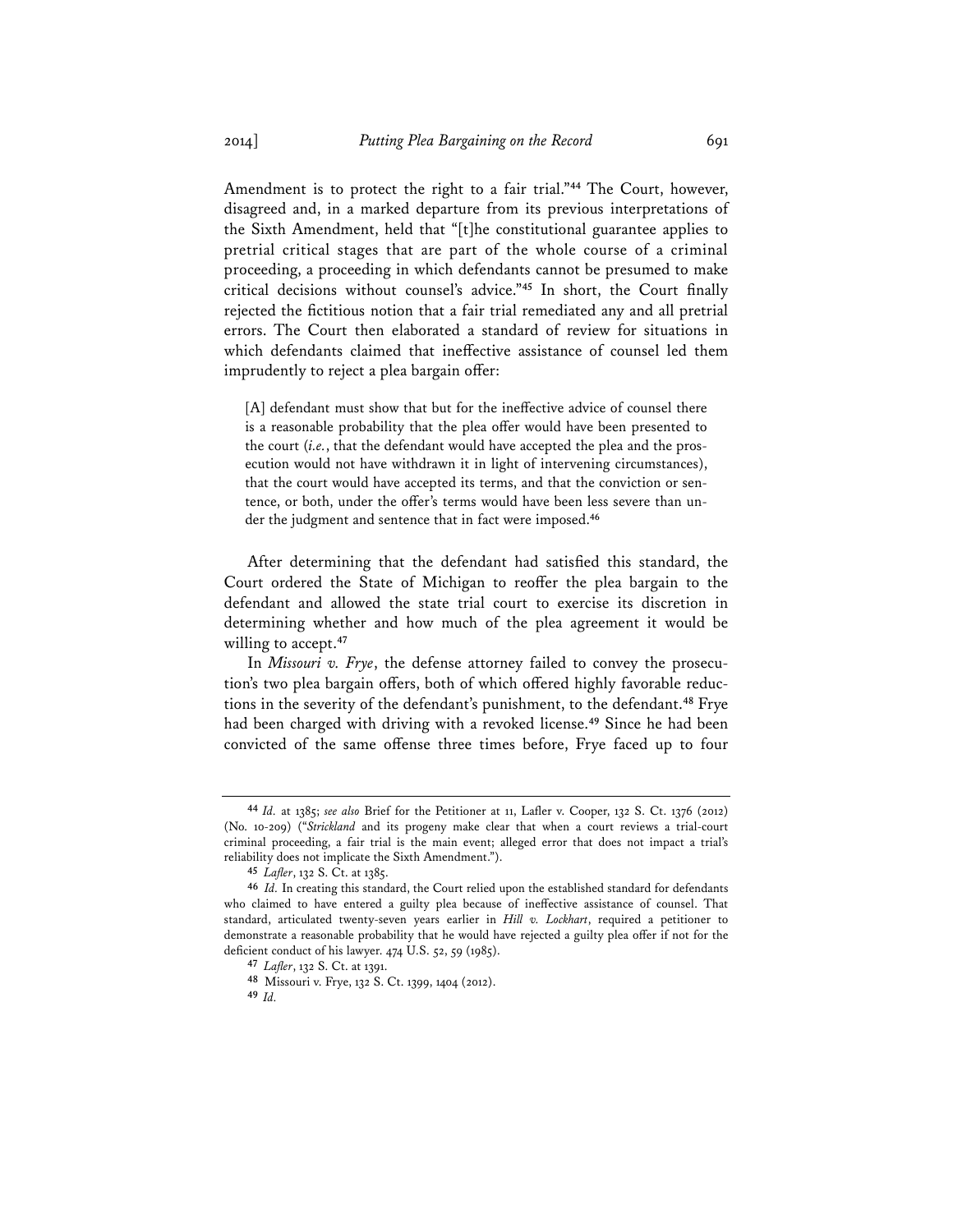years' imprisonment if convicted again.**<sup>50</sup>** However, Frye seemingly caught a break when the prosecutor sent the defense counsel a letter outlining two possible plea bargains, one of which was an offer to reduce the charge to a misdemeanor with a ninety-day recommended sentence in exchange for a guilty plea.**<sup>51</sup>** But the offer, which the defense attorney never presented to Frye, expired six weeks later.**<sup>52</sup>** Frye went on to plead guilty without any underlying bargain, and the court sentenced him to three years in prison.**<sup>53</sup>** The Supreme Court held that the defense counsel's failure to communicate the prosecution's plea bargain offer was a violation of the defendant's right to effective assistance of counsel.**<sup>54</sup>**

# B. *The Landscape After* Lafler *and* Frye

The cases that have followed *Lafler* and *Frye* demonstrate the futility of defendants' new Sixth Amendment rights.**55** The burden placed on appealing defendants has proven exceedingly difficult to meet for several reasons. First, scant evidence causes most cases to turn into he-said/she-said disputes

*Burt v. Titlow* pr*e*sented the same fundamental problem addressed in this Comment. There was simply no record of the lawyer's advice. The decision to proceed to trial looked like a terrible one*,* but Titlo*w* could not show that she made it based on her lawyer's advice. Justice Sotomayor, in her concurrence, even suggested that Titlow could have prevailed had she "made a better factual record." *Id.* at 2 (Nov. 5, 2013) (Sotomayor, J., concurring). In this Comment, I suggest that the criminal defendant is the wrong party to look to for good documentation. Instead, the court should look to defense counsel for a record of effective assistance.

**<sup>50</sup>** *Id.* 

**<sup>51</sup>** *Id.*

**<sup>52</sup>** *Id*.

**<sup>53</sup>** *Id.* at 1404-05.

**<sup>54</sup>** *Id.* at 1408 ("This Court now holds that, as a general rule, defense counsel has the duty to communicate formal offers from the prosecution to accept a plea on terms and conditions that may be favorable to the accused.").

**<sup>55</sup>** The Supreme Court recently had an opportunity to address some of the issues described in this Comment, but, as expected, it declined to do so. In *Burt v. Titlow*, decided while this Comment was in production, the Court reversed a Sixth Circuit decision that a lawyer provided ineffective assistance when his client, Titlow, withdrew from a favorable plea deal on his advice. No. 12-414, slip op. at 3 (U.S. Nov. 5, 2013). Titlow was convicted of first-degree murder after bypassing a plea deal for manslaughter. *Id.* at 2. Titlow appealed her conviction to the Michigan Court of Appeals, which affirmed the conviction and held that the lawyer's advice was reasonably based on Titlow's protestations of innocence. *Id.* at 3. Titlow then filed a habeas petition, upon which the District Court applied AEDPA's deferential standard to uphold the state court's decision denying her relief. *Id.* The Sixth Circuit, noting that Titlow's lawyer explained at the hearing to withdraw the plea that the decision to withdraw was based on the sentencing range of the plea, and not Titlow's innocence, reversed the District Court. *Id.* The Supreme Court reversed the Sixth Circuit, however, noting that (1) federal courts must show deference to state court findings of fact and (2) Titlow bore the burden of showing that her lawyer provided inadequate advice; she did not meet this burden. *Id*. at 8-10.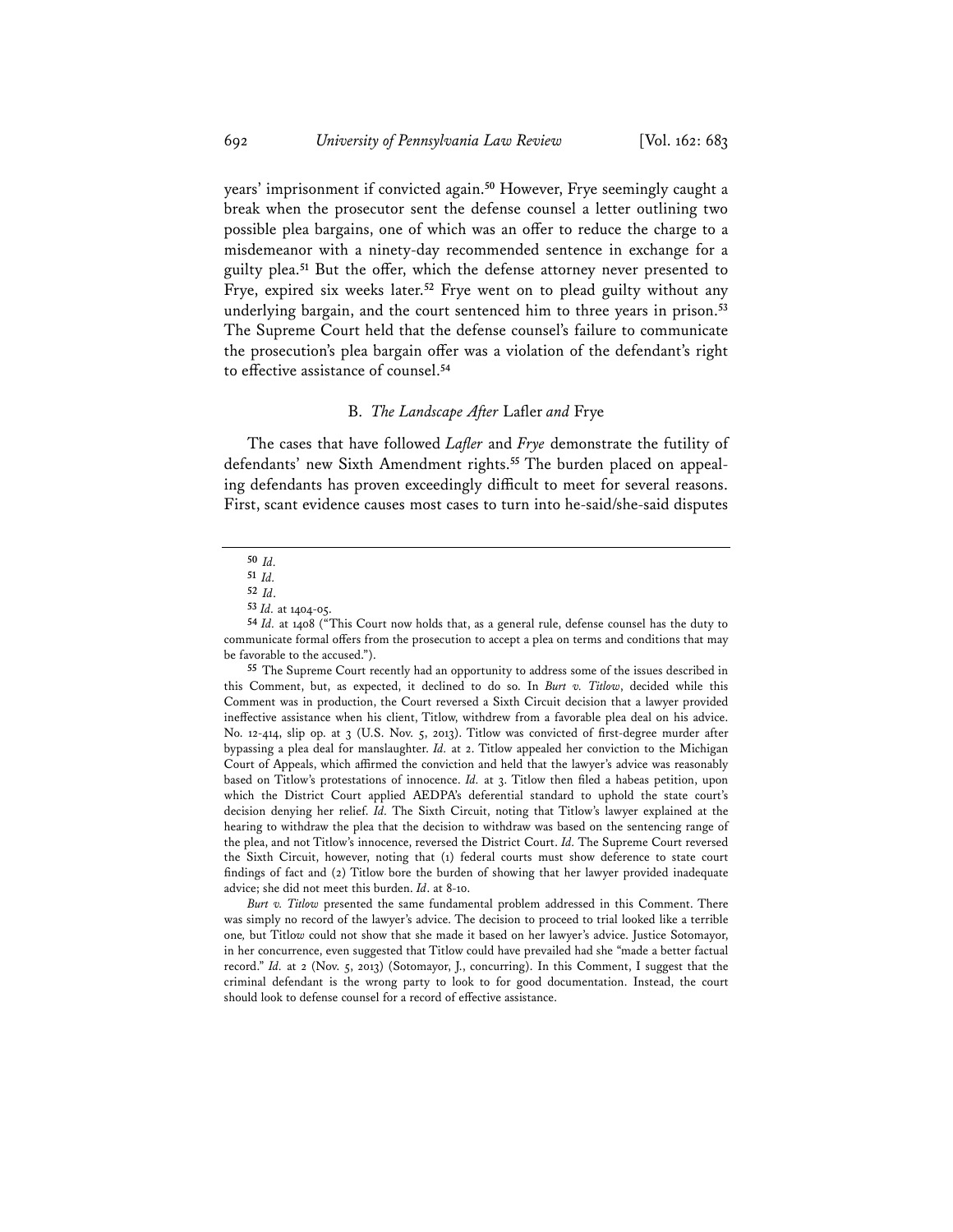between defendants and their attorneys. Second, courts generally find lawyers to be more credible than convicted criminals, and defendants have little evidence to overcome that presumption. Furthermore, courts defer to defense lawyers' conduct if it can be characterized as reasonably strategic behavior. Finally, even if defendants can convince a court that they received deficient counsel, they still need to show that the deficiency prejudiced the outcome of the proceedings.**<sup>56</sup>** All of this amounts to a difficult burden, even when defense counsel cooperates, and an impossible one otherwise.

#### 1. The He-said/she-said Phenomenon

In the plea bargaining context, the typical ineffective assistance of counsel claim asserts that the lawyer gave the defendant faulty advice that led him to reject a favorable plea bargain offer. These types of claims usually implicate either the counsel's investigation or advice. Both investigation and advice occur privately and off the record, and are therefore difficult for courts to review.**<sup>57</sup>** In practice, defendants can only hope that their lawyers remember the disputed issues and confess their mistakes rather than try to justify them as valid strategic decisions. Another phenomenon exacerbates this difficulty: When the advice is alleged to be egregiously flawed, and the resulting injustice commensurately more severe, courts may find it difficult, without evidence, to believe that the lawyer would make such an error. However, when the alleged error is less egregious, and its occurrence is therefore more plausible, it is much more likely that courts will deem the advice to have been within the realm of valid strategy or to have had no effect on the outcome of the proceedings.

The case of *United States v. Stockton*, **<sup>58</sup>** described in the introduction of this Comment, illustrates the he-said/she-said phenomenon. In that case, the defendant, Rolando Stockton, was offered two plea bargains, both of which called for a sentence of no more than ten years' imprisonment in return for a guilty plea.**<sup>59</sup>** On appeal, Stockton claimed that he rejected these offers because he believed, based on his lawyer's erroneous advice, that he faced no more than ten years' imprisonment if he was convicted at trial.**<sup>60</sup>**

**<sup>56</sup>** Strickland v. Washington, 466 U.S. 668, 687 (1984).

**<sup>57</sup>** *See* Gerard E. Lynch, Frye *and* Lafler*: No Big Deal*, 122 YALE L.J. ONLINE 39, 42 (2012), http://yalelawjournal.org/2012/06/21/lynch.html (arguing that the lack of a record may lead more defendants to allege ineffective assistance of counsel in plea bargaining, but that the history of similar claims regarding off-the-record trial activities indicates that these claims are unlikely to be successful).

**<sup>58</sup>** No. 99-0352, 2012 WL 2675240 (D. Md. July 5, 2012).

**<sup>59</sup>** *Id.* at \*4.

**<sup>60</sup>** *Id.*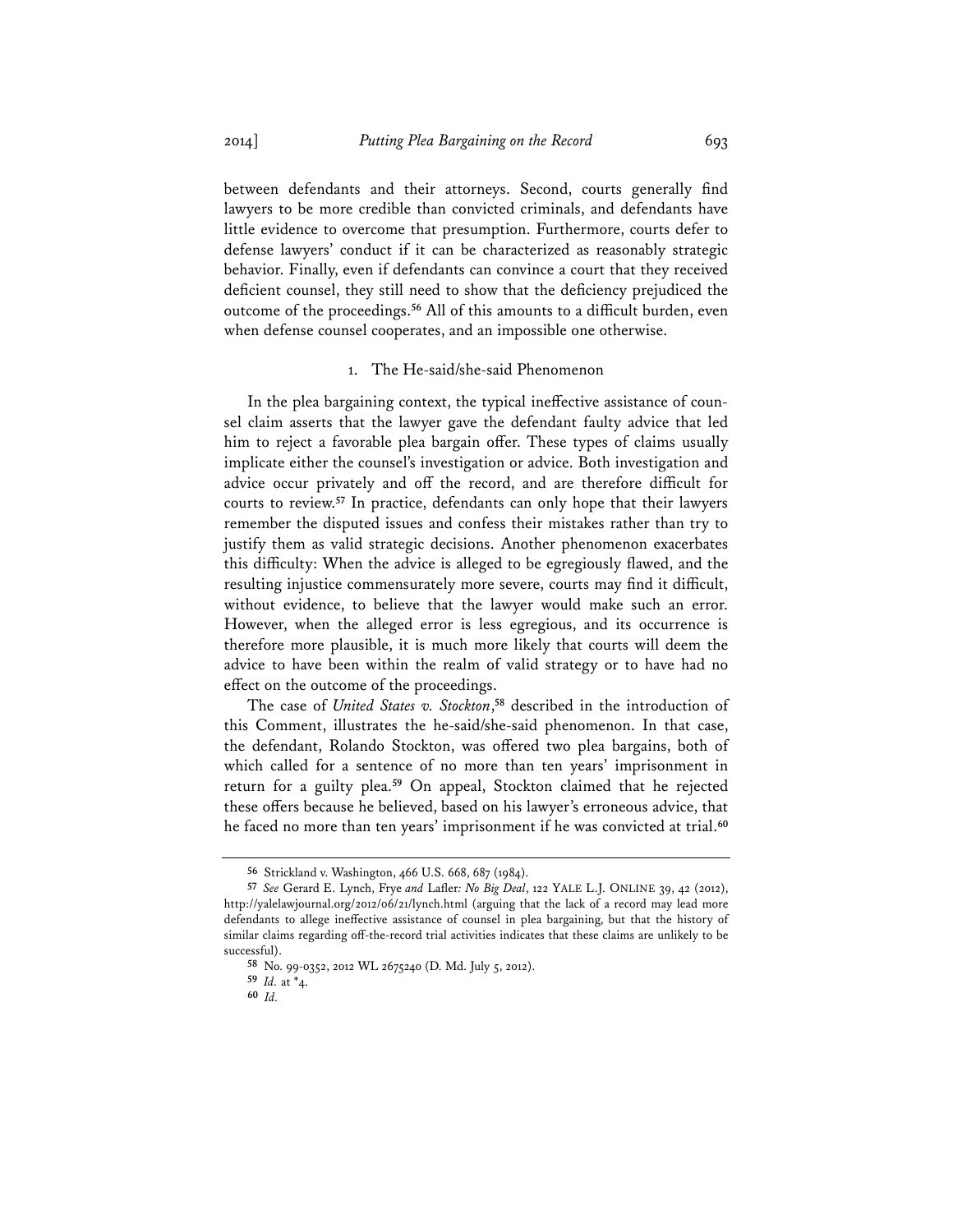The lawyer, however, claimed that he reviewed the offer line by line with his client and advised Stockton that it was a "good offer."**<sup>61</sup>** Even though the decision to go to trial was objectively bad, and one that no reasonable, wellinformed individual would make, the court still found that "Trial Counsel reviewed the plea agreement letter in at least sufficient detail to include a review of the statement therein of the maximum potential sentence faced."**<sup>62</sup>** The court gave the lawyer the benefit of the doubt, and Stockton lost his appeal.**<sup>63</sup>**

This outcome is far from unique. A Connecticut appellate court, for example, recently denied petitioner Dario Bertotti's claim that his lawyer, without consulting him, rejected a plea agreement that offered an eight-year sentence. His lawyer's actions caused him to go to trial, where the court sentenced Bertotti to twelve years' imprisonment.**64** Bertotti's sister corroborated his account of the events.**<sup>65</sup>** His lawyer, however, argued that Bertotti rejected the offer because he thought he would receive a more lenient sentence after trial due to his cooperation with the authorities.**<sup>66</sup>** No record existed to validate either side's assertions. Even so, the court sided with the lawyer, finding that Bertotti rejected the plea agreement even after the lawyer advised him that "the state had a strong case and that [he] should accept the state's offer . . . ."**<sup>67</sup>**

These cases typify the evidentiary burden faced by defendants seeking to vindicate their Sixth Amendment rights under *Lafler* and *Frye*. Where the lawyer's testimony contradicts the facts alleged by the defendant, the defendant is unlikely to win his case.**<sup>68</sup>**

**<sup>61</sup>** *Id.* at \*10.

**<sup>62</sup>** *Id.* at \*8.

**<sup>63</sup>** *Id.* at \*14.

**<sup>64</sup>** Bertotti v. Comm'r of Correction, 44 A.3d 892, 895 (Conn. App. Ct. 2012).

**<sup>65</sup>** *Id.* 

**<sup>66</sup>** *Id.* 

**<sup>67</sup>** *Id.* 

**<sup>68</sup>** Even when the lawyer *agrees* with the defendant as to his deficient conduct, the court may nonetheless find that the uncontroverted testimony is not credible. *See, e.g.*, Merzbacher v. Shearin, 706 F.3d 356, 361-62, 365 (4th Cir. 2013) (describing a state court's finding that the defendant's lawyer had committed perjury when she testified that she had never conveyed a plea bargain offer to her client, even though there was "not a shred of evidence that [the defendant]'s lawyers counseled him about the plea"). *But see* Satterlee v. Wolfenbarger, 453 F.3d 362, 364 (6th Cir. 2006) (finding the defendant's story more credible than the defense lawyer's because it was supported by testimony from his mother and the prosecution).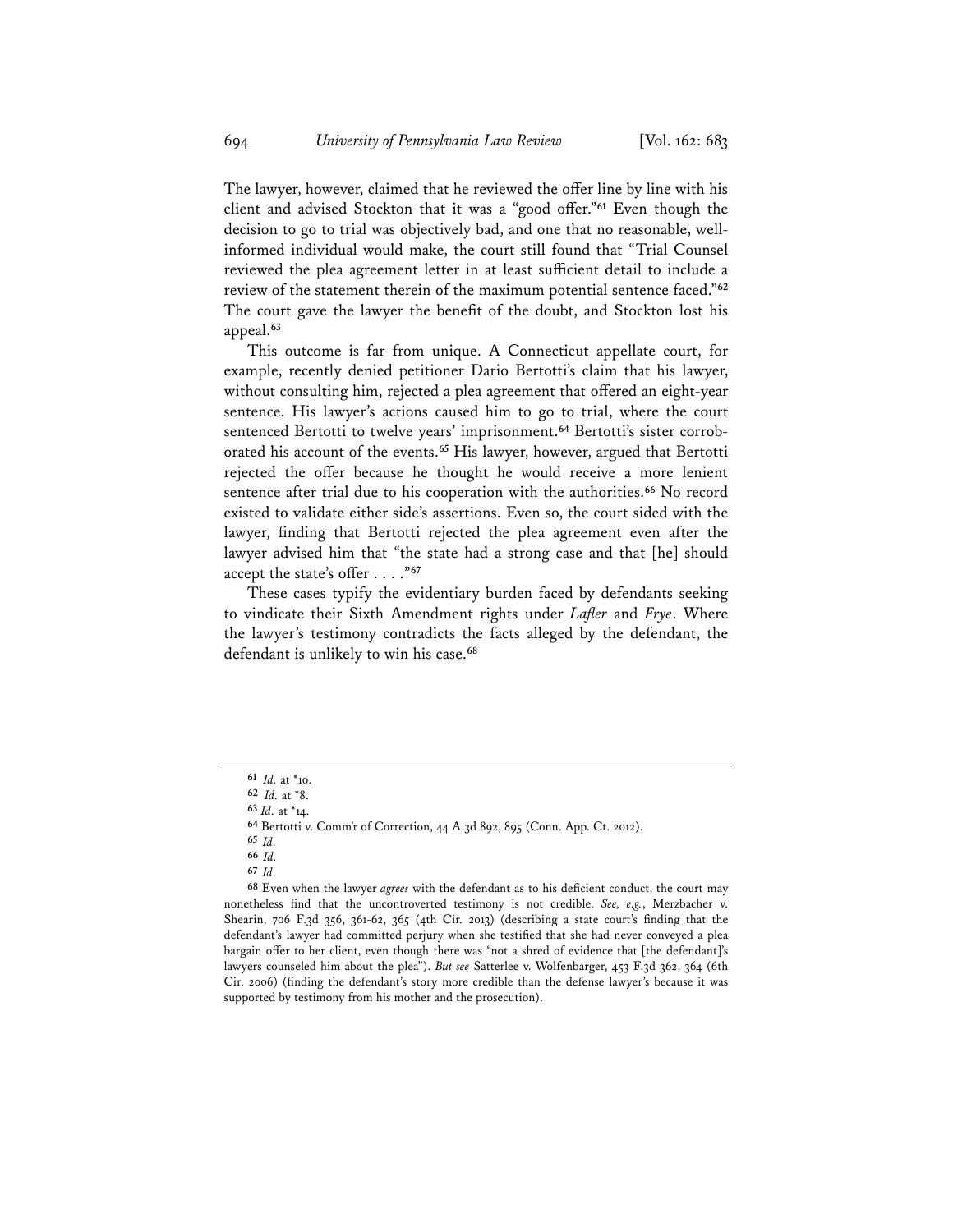# 2. Deference to the Strategic Conduct of the Defense Lawyer

The next hurdle faced by the defendant is proving that the deficient conduct of the lawyer was actually unreasonable, rather than merely a suboptimal strategic move. This difficulty is ubiquitous in *Strickland* cases, even those outside of the plea bargaining context. The *Strickland* standard is highly deferential to the lawyer, establishing a presumption of reasonableness that the defendant must overcome.**<sup>69</sup>** The key inquiry is whether the attorney properly investigated the circumstances of his client's case prior to making a strategic decision.**<sup>70</sup>** If the dispute concerns the strategic decision rather than the adequacy of the preceding investigation, the defendant will have a difficult time overcoming the presumption of reasonableness accorded to his lawyer's choices. That deference spells the demise of most ineffective assistance of counsel claims, regardless of the context.

In *Johnson v. United States*, a federal district court in Iowa found the defense counsels' behavior "troubling" when they failed to tell their client, who faced the death penalty, that her only reasonable option was to take a plea agreement to life imprisonment.**<sup>71</sup>** Specifically, the court chastised the lawyers for failing to marshal evidence that would convince their client about the wisdom of accepting such a plea and for failing to enlist family members to help convince the defendant to take the agreement.**<sup>72</sup>** Instead, the lawyers took a wait-and-see approach to the case, ostensibly hoping that evidentiary issues would force the prosecutor's hand.**<sup>73</sup>** Ultimately, this proved to be a poor strategy, and the defendant was convicted and sentenced to death.**<sup>74</sup>** The court found that "[b]eing very troubled with these circumstances, however, is short of finding that her trial counsel's performance in these respects was professionally incompetent."**<sup>75</sup>**

Many such cases are lost in the gray area between poor strategy and professional incompetence. While this would be expected if the purpose of the ineffective assistance of counsel action were disciplinary (i.e., focused on the

**<sup>69</sup>** Strickland v. Washington, 466 U.S. 668, 689 (1984) ("Because of the difficulties inherent in making the evaluation, a court must indulge a strong presumption that counsel's conduct falls within the wide range of reasonable professional assistance; that is, the defendant must overcome the presumption that, under the circumstances, the challenged action might be considered sound trial strategy." (internal citation and quotation marks omitted)).

**<sup>70</sup>** *See, e.g.*, Worthington v. Roper, 631 F.3d 487, 502 (8th Cir. 2011) (noting that the defense counsel's reasonable investigation of mental health evidence established a presumption of reasonableness regarding his decision not to mount a mental health mitigation case).

**<sup>71</sup>** 860 F. Supp. 2d 663, 782 (N.D. Iowa 2012).

**<sup>72</sup>** *Id.*

**<sup>73</sup>** *Id.* at 780-81.

**<sup>74</sup>** *Id.* at 680.

**<sup>75</sup>** *Id.* at 782.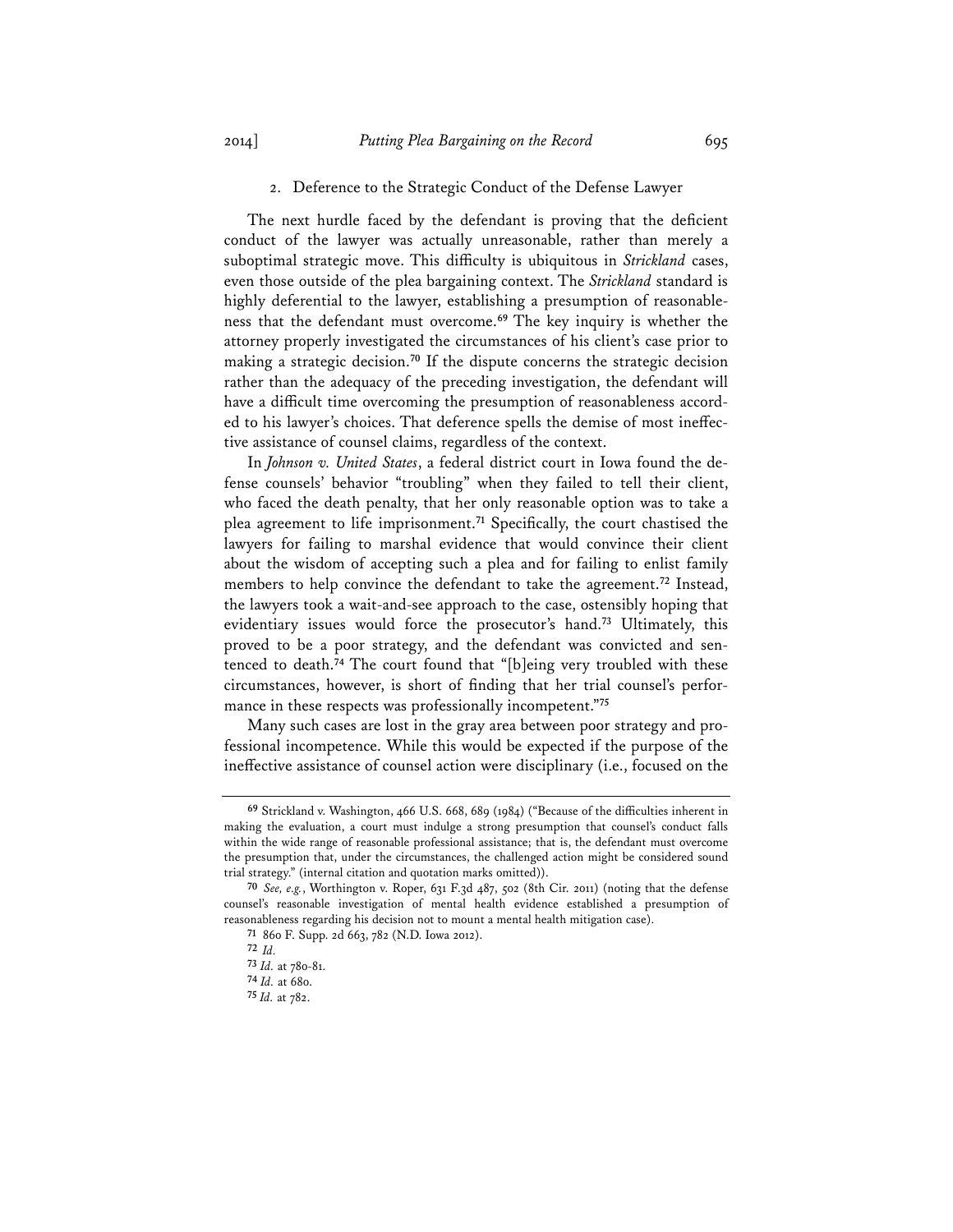lawyer), it is less sensible when the purpose is to ensure that defendants receive adequate representation. Nevertheless, this is a very real hurdle to Sixth Amendment claims.

#### 3. Evidentiary Difficulties in the Prejudice Prong of the *Strickland* Test

A defendant who is able to overcome the deficient-conduct prong of the *Strickland* test must then satisfy the prejudice prong by establishing a reasonable probability that, but for the deficient lawyering of his counsel, the outcome of the proceedings would have been different.**<sup>76</sup>** In the *Lafler*– *Frye* paradigm, a defendant must demonstrate that he would have taken a plea bargain and that the court would have accepted the terms of the plea bargain.**77** Here, a defendant faces the inevitable evidentiary (and psychological)**<sup>78</sup>** barriers of proving hypotheticals.

First, a defendant must prove that, if not for the ineffective assistance of his counsel, he would have accepted the plea bargain that he ultimately declined. Defendants most often attempt to prove this through their personal testimony, simply asserting that they would have accepted the offers. However, this testimony is obvious, and courts are apt to find it selfserving.**<sup>79</sup>** Other than personal testimony, a defendant can usually point only to the objective superiority of the plea agreement he turned down. Specifically, the defendant would argue that the plea agreement was so far superior to going to trial that any reasonable person would have taken the offer, had he been provided sound advice from counsel. Yet courts offer no presumption of reasonableness to the criminal defendant. Courts look only to subjective evidence to determine what a particular defendant would have done had he been given effective counsel.

Even if a defendant can convince the court that he would have accepted the plea bargain, he may have to prove that the offer was still open at the time of his attorney's deficient lawyering. In *Tucker v. Clarke*, a federal

**<sup>76</sup>** Strickland v. Washington, 466 U.S. 668, 673 (1984).

**<sup>77</sup>** Lafler v. Cooper, 132 S. Ct. 1376, 1385 (2012).

**<sup>78</sup>** One such psychological barrier is the confirmatory bias, by which judges might view outcomes as being inevitable and discount the possible difference effective counsel could have made. *See generally* Stephanos Bibas, *The Psychology of Hindsight and After-the-Fact Review of Ineffective Assistance of Counsel*, 2004 UTAH L. REV. 1, 3 (2004).

**<sup>79</sup>** *See, e.g.*, Packer v. United States, No. 08-153, 2012 WL 3580520, at \*4 (S.D. Ala. July 16, 2012) ("Here, Packer's self-serving declaration notwithstanding, the weight of the evidence indicates that . . . Packer strongly advocated . . . his innocence and his aversion to pleading guilty for any reason in this Court."). Courts have a good reason to be suspicious—many defendants would presumably lie in order to reduce their sentence. However there are certainly some defendants who would have actually accepted the plea agreement that was offered to them.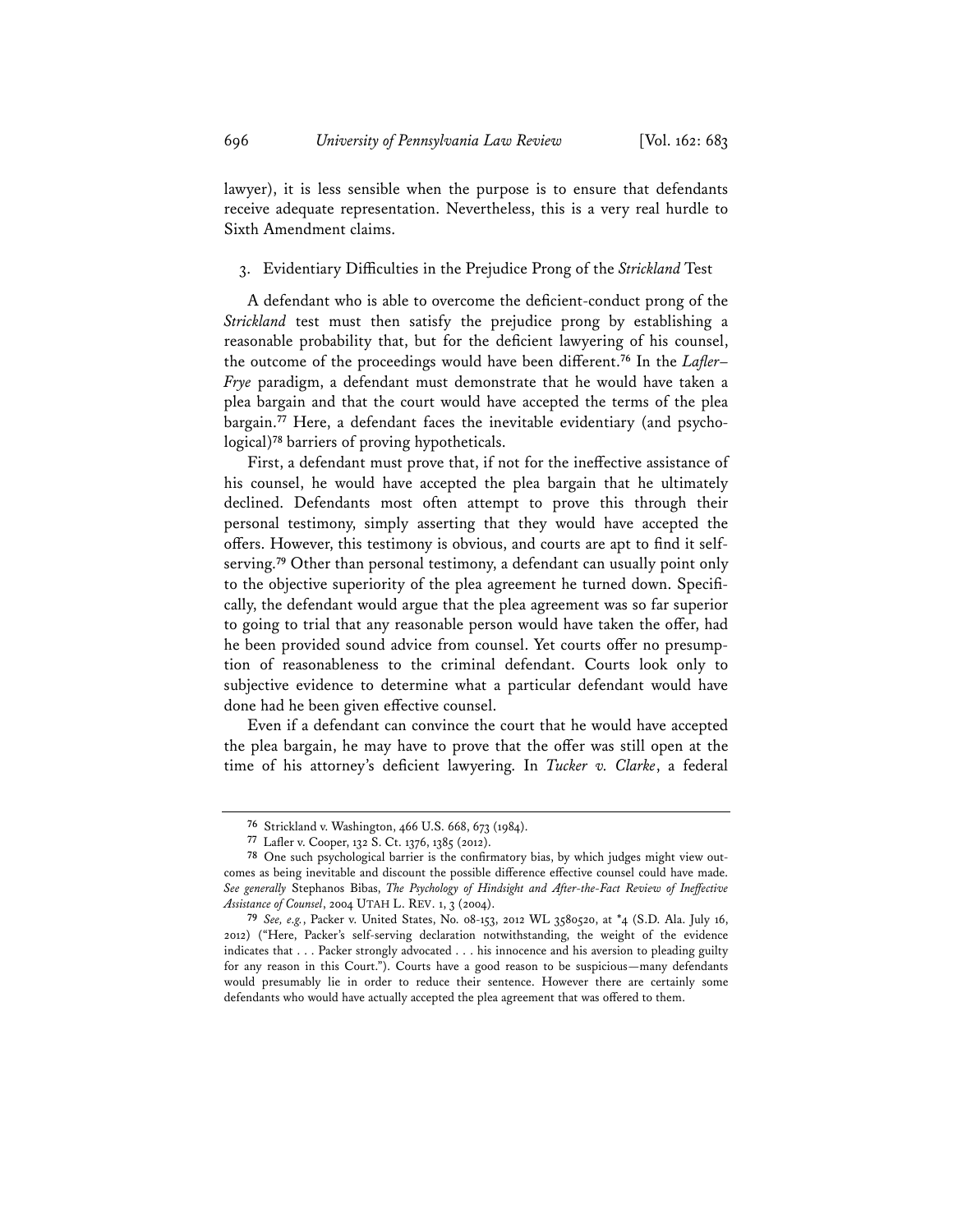district court in Virginia denied relief to the petitioner who alleged that his attorney failed to communicate his acceptance of a plea deal to the prosecutor.**<sup>80</sup>** Noting that the defendant only decided to accept the plea deal during jury deliberations, the court held that the defendant failed to meet his burden of proving that the prosecution's offer was still open.**<sup>81</sup>** The court cited no evidence that the offer was closed, but it nevertheless found that "Tucker has not demonstrated that the Commonwealth would have accepted his agreement . . . ."**<sup>82</sup>** While this is an exceptional case—defendants rarely accept plea deals during jury deliberations—it demonstrates courts' willingness to construe events in ways that increase defendants' evidentiary burdens. In theory, a court could presume in almost every case that the prosecution rescinded its plea offer before the defendant's hypothetical acceptance, and the defendant would be hard-pressed to prove otherwise.

Defendants face a similar difficulty when their lawyers fail to initiate negotiations with the prosecution over potential plea bargains. Even though such a failure may at times rise to deficient counsel, the absence of any evidence that the prosecution would have agreed to a deal is dispositive. In one recent New York state court case, a defendant, after being counseled by his lawyer, accepted the prosecution's plea offer and agreed to serve a one-year sentence in exchange for pleading guilty to attempted assault.**<sup>83</sup>** On appeal, the defendant argued that his lawyer was deficient during plea negotiations for not requesting a sentence of 364 days, since such a sentence would have saved the defendant from automatic deportation.**<sup>84</sup>** Although it seems plausible that the prosecutor might have agreed to such a deal, the court was ultimately "not persuaded that the District Attorney would have consented to a sentence of even one day less than one year in jail."**<sup>85</sup>**

These examples show that the prejudice prong of the *Strickland* test presents real difficulties for defendants seeking relief for ineffective assistance of counsel in plea bargaining. When combined with courts' deference to lawyers' strategic decision-making and the he-said/she-said phenomenon, the burden placed on defendants is nearly insurmountable.

**<sup>80</sup>** No. 2:12- 00040, 2012 WL 3985516, at \*3-4 (E.D. Va. Aug. 1, 2012).

**<sup>81</sup>** *Id.*

**<sup>82</sup>** *Id.* at \*4.

**<sup>83</sup>** People v. Castillo, No. 1690-03, 2012 WL 1570975, at \*1-2 (N.Y. Sup. Ct. 2012).

**<sup>84</sup>** *Id.* at \*4.

**<sup>85</sup>** *Id.* at \*5-6.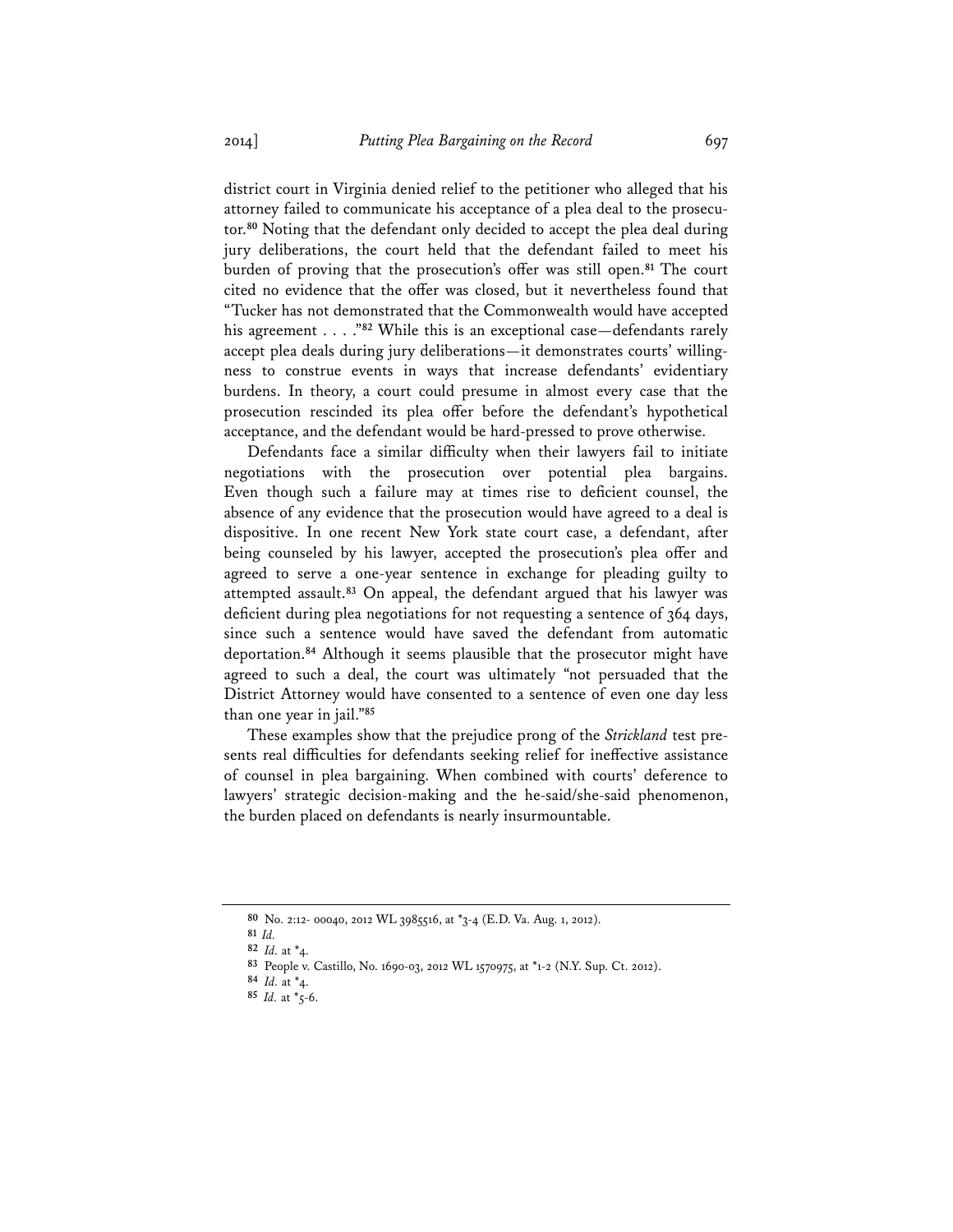#### C. *Is This a Real Problem?*

The mere existence of a difficult evidentiary burden does not prove that defendants who have valid ineffective assistance of counsel claims are losing in court. It may be that defense lawyers are always forthcoming when confronted with allegations of deficient conduct and that the he-said/shesaid phenomenon is indicative not of injustice or untruthful lawyers, but of desperate defendants seeking to undo their own mistakes.**<sup>86</sup>** Indeed, it is impossible to know how often valid ineffective assistance of counsel claims are lost due to malfeasance, bias, or poor memory on the part of the defense lawyer. Determining the number of valid claims that fail for these reasons, much like figuring out how many innocent defendants are convicted, is an exceedingly difficult task; the same deficiencies that led the court to the wrong ruling prevent a conclusive post-hoc review.**<sup>87</sup>** Yet, just like the innocence question, certain facts make it apparent that the problem exists.

First, there have been a number of cases in which defendants have successfully established ineffective assistance of counsel in plea bargaining. *Lafler* and *Frye* are but two prominent examples.**<sup>88</sup>** These cases establish with certainty that defense counsel at times provides ineffective assistance in plea bargaining. The only questions that remain are how often this occurs and whether or not the current system adequately addresses these valid claims.

Second, the sheer volume of criminal cases belies the assertion that defense lawyers never misrepresent—due to dishonesty, bias, or just a foggy

**<sup>86</sup>** *See, e.g.*, Diggs v. Welch, 148 F.2d 667, 670 (D.C. Cir. 1945) ("The opportunity to try his former lawyer has its undoubted attraction to a disappointed prisoner. In many cases there is no written transcript and so he has a clear field for the exercise of his imagination. . . . To allow a prisoner to try the issue of the effectiveness of his counsel under a liberal definition of that phrase is to give every convict the privilege of opening a Pandora's box of accusations which trial courts near large penal institutions would be compelled to hear.").

**<sup>87</sup>** *See* Beth Schwartzapfel & Hannah Levintova, *How Many Innocent People are in Prison?*, MOTHER JONES (Dec. 12, 2011, 8:10 AM), http://www.motherjones.com/politics/2011/12/ innocent-people-us-prisons (describing the difficulties in determining the rate of false convictions).

**<sup>88</sup>** Others include *United States v. Mooney*, 497 F.3d 397 (4th Cir. 2007); *Maples v. Stegall*, 427 F.3d 1020 (6th Cir. 2005); *Cerda v. Hedgpetch*, 744 F. Supp. 2d 1058 (C.D. Cal. 2010); *United States v. DeSimone*, 736 F. Supp. 2d 477 (D.R.I. 2010); and *United States v. Winsor*, 675 F. Supp. 2d 1069 (D. Or. 2009). These cases and numerous others are detailed in TERESA L. NORRIS, SUMMAR-IES OF PUBLISHED SUCCESSFUL INEFFECTIVE ASSISTANCE OF COUNSEL CLAIMS POST-*WIGGINS V. SMITH* 352-54 (2013), *available at* http://www.capdefnet.org/hat/uploadedfiles/ public/helpful\_cases/ineffective\_assistance\_of\_counsel/IAC%20Post-Wiggins%203-21-13.pdf.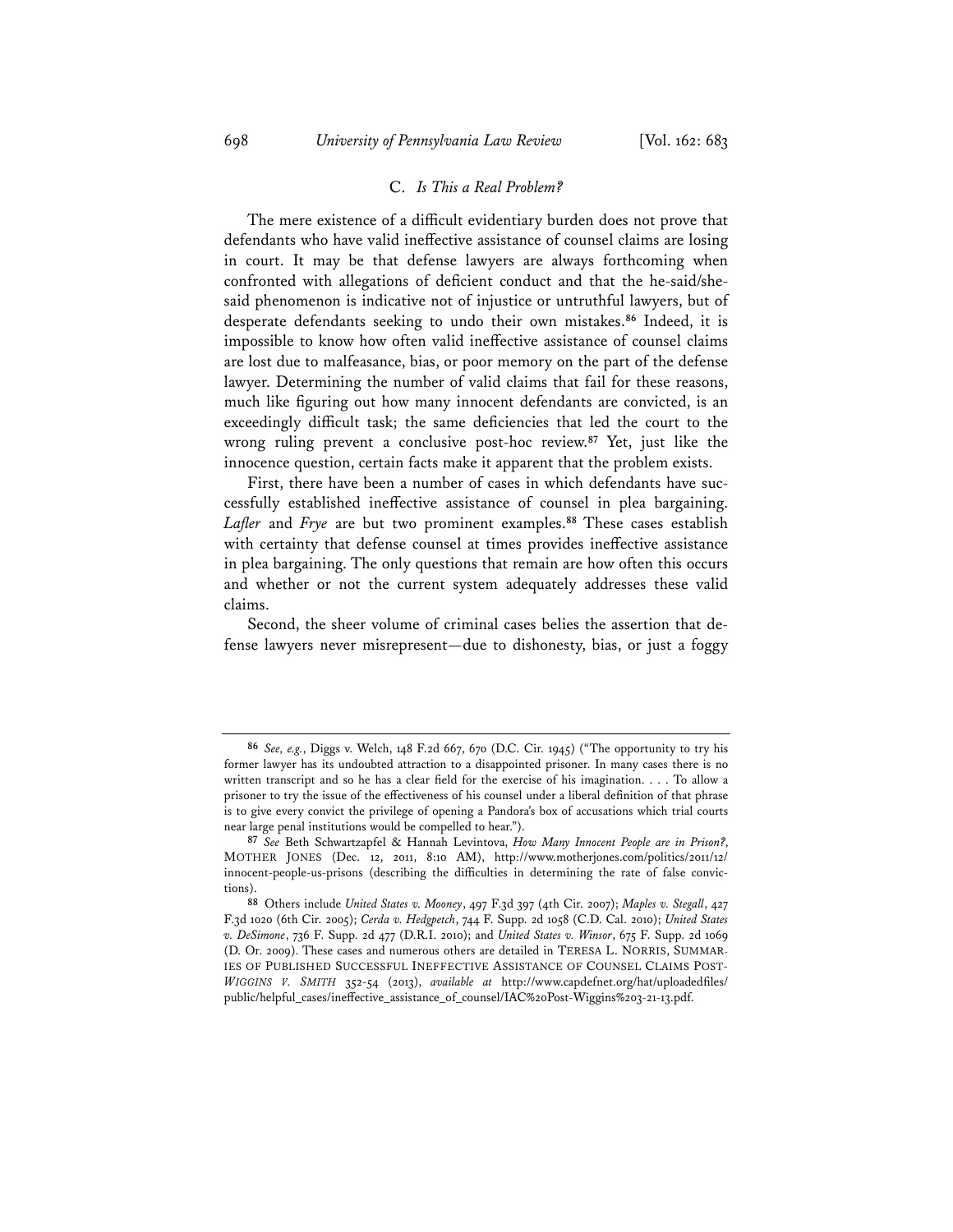memory—the events that occur during plea negotiations.**<sup>89</sup>** In light of the millions of criminal cases each year, the notion that all lawyers freely confess their mistakes is unrealistic. In fact, it may be that the most ineffective lawyers are the most likely to resist admitting their mistakes.**<sup>90</sup>** Given the enormous volume of cases, the known occurrence of defective counseling, and the high possibility of lawyers' noncooperation, there are certainly some valid Sixth Amendment claims that are defeated in postconviction proceedings.

Even if this is a rare occurrence, something I concede only for the sake of argument, the stakes are high enough to warrant a response. The system severely punishes criminal defendants who bypass plea bargain offers. One federal district court judge found that sentences in the District of Massachusetts after trial are, on average, five hundred percent more severe than the sentences available in plea negotiations.**<sup>91</sup>** To make matters worse, the odds are stacked against the defendant if he decides to go to trial because the great majority of criminal trials result in convictions.**<sup>92</sup>** Therefore, there is much riding on the decision to accept or reject a plea bargain. Given the importance of this decision, even a low number of cases presents a large enough problem to warrant protective measures.

#### III. THE DUTIES OF DEFENSE COUNSEL IN PLEA BARGAINING

To address ineffective assistance of counsel in the context of plea bargaining, it is first necessary to understand the role that counsel plays in the process. In this Part, I summarize the duties of defense counsel in the plea bargaining context. To do so, I will examine existing standards for defense

**<sup>89</sup>** There were over twenty million felony, misdemeanor, and other criminal cases reported by state courts alone in 2010. *See Criminal Caseloads Continue to Decline*, COURT STATISTICS PROJECT, http://www.courtstatistics.org/Criminal/20121Criminal.aspx (last visited Jan. 24, 2014).

**<sup>90</sup>** Deficient conduct that implicates the lawyer's fitness may expose him to potential disciplinary action, giving the lawyer an even stronger incentive not to admit an error that cannot otherwise be proven. *See generally* Ellen Henak, *When the Interests of Self, Clients, and Colleagues Collide: The Ethics of Ineffective Assistance of Counsel Claims*, 33 AM. J. TRIAL. ADVOC. 347, 356-58 (2009) (discussing the intersection between ineffective assistance of counsel claims and possible ethical violations).

**<sup>91</sup>** Berthoff v. United States, 140 F. Supp. 2d 50, 67-69 (D. Mass. 2001) (noting that "[a]s a practical matter this means, as between two similarly situated defendants, that if the one who pleads and cooperates gets a four-year sentence, then the guideline sentence for the one who exercises his right to trial by jury and is convicted will be twenty years").

**<sup>92</sup>** *See* CAROLINE WOLF HARLOW, BUREAU OF JUSTICE STATISTICS, DEFENSE COUNSEL IN CRIMINAL CASES 1 (2000) (reporting that "[a]pproximately 9 in 10 Federal defendants and 3 in 4 State defendants in the 75 largest counties [in the United States] were found guilty").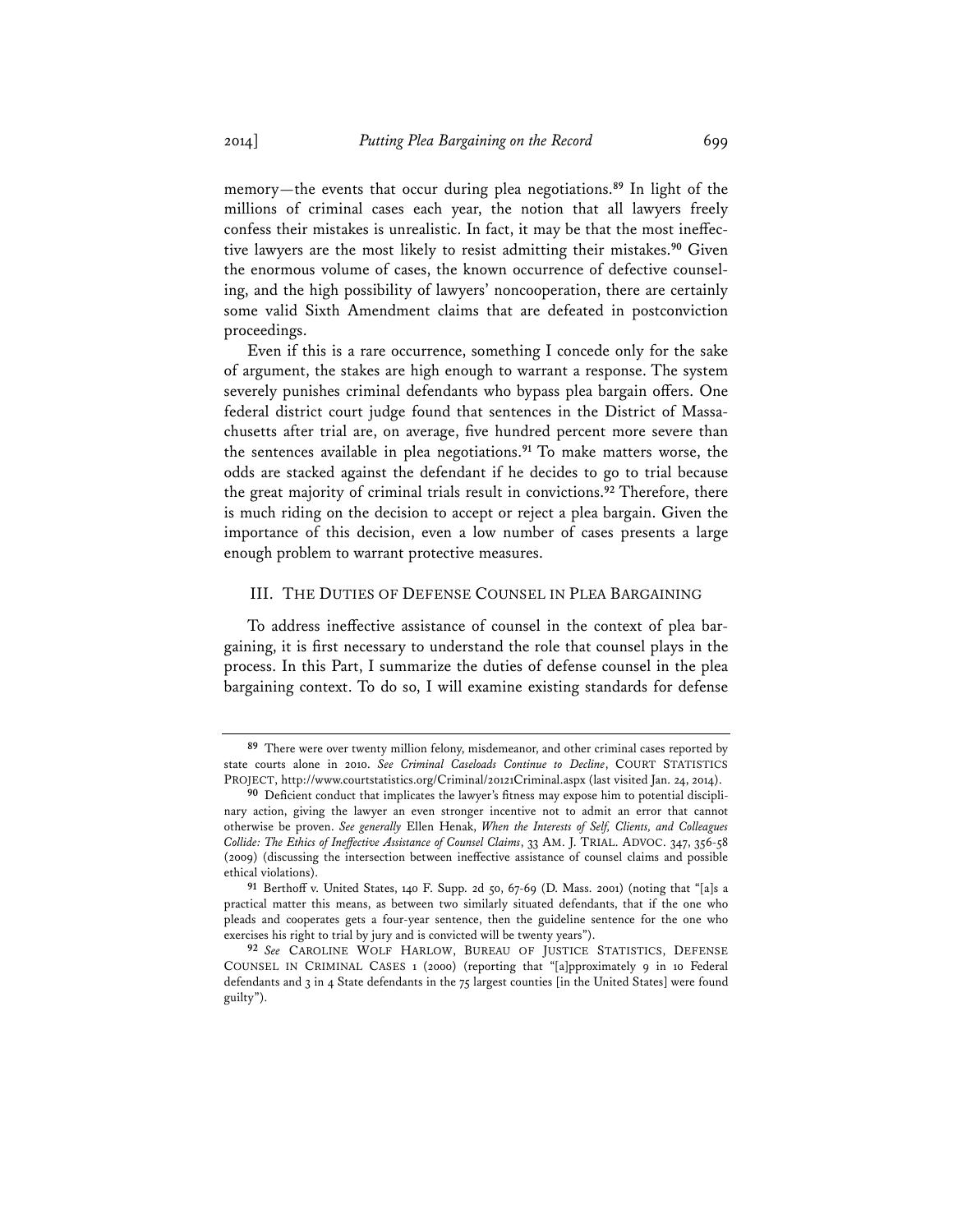counsel, such as those of the ABA and the NLADA. A synthesis of these standards reveals three main categories of tasks that defense counsel usually undertakes during the plea bargaining process: investigation, negotiation, and client communication. The defense lawyer employs each of these in an effort "to seek the lawful objectives of his client."**<sup>93</sup>**

## A. *Investigation*

Thoroughly investigating a defendant's case is one of the most basic, yet important, responsibilities of a defense lawyer.**<sup>94</sup>** Defense counsel must conduct a thorough investigation before he advises his client or negotiates with the prosecutor regarding plea agreements.**<sup>95</sup>** The scope of investigation depends on the individual case, but organizations like the NLADA have promulgated broadly applicable standards to which I refer.

The defense lawyer's first investigative responsibility is to characterize the consequences of going to trial. If the decision to accept a plea bargain is to be viewed as a cost–benefit analysis, then the consequences of trial represent an entire side of the equation. The NLADA lists six pieces of information that the lawyer should ascertain:

(1) the maximum term of imprisonment and fine or restitution that may be ordered, and any mandatory punishment or sentencing guideline system;

(2) the possibility of forfeiture of assets;

(3) other consequences of conviction such as deportation, and civil disabilities;

(4) any possible and likely sentence enhancements or parole consequences;

 $(5)$  the possible and likely place and manner of confinement;

(6) the effect of good-time credits on the sentence of the client and the general range of sentences for similar offenses committed by defendants with similar backgrounds.**<sup>96</sup>**

**<sup>93</sup>** MODEL CODE OF PROF'L RESPONSIBILITY, DR 7-101(A)(1) (1980).

**<sup>94</sup>** *See* ABA STANDARDS, *supra* note 10, § 4-4.1(a) ("Defense counsel should conduct a prompt investigation of the circumstances of the case and explore all avenues leading to facts relevant to the merits of the case and the penalty in the event of conviction. . . . T[his] duty to investigate exists regardless of the accused's admissions or statements to defense counsel of facts constituting guilt or the accused's stated desire to plead guilty.").

**<sup>95</sup>** The Supreme Court offered as much over sixty years ago: "Prior to trial an accused is entitled to rely upon his counsel to make an independent examination of the facts, circumstances, pleadings and laws involved and then to offer his informed opinion as to what plea should be entered." Von Moltke v. Gillies, 332 U.S. 708, 721 (1948).

**<sup>96</sup>** NLADA GUIDELINES, *supra* note 11, at § 6.2.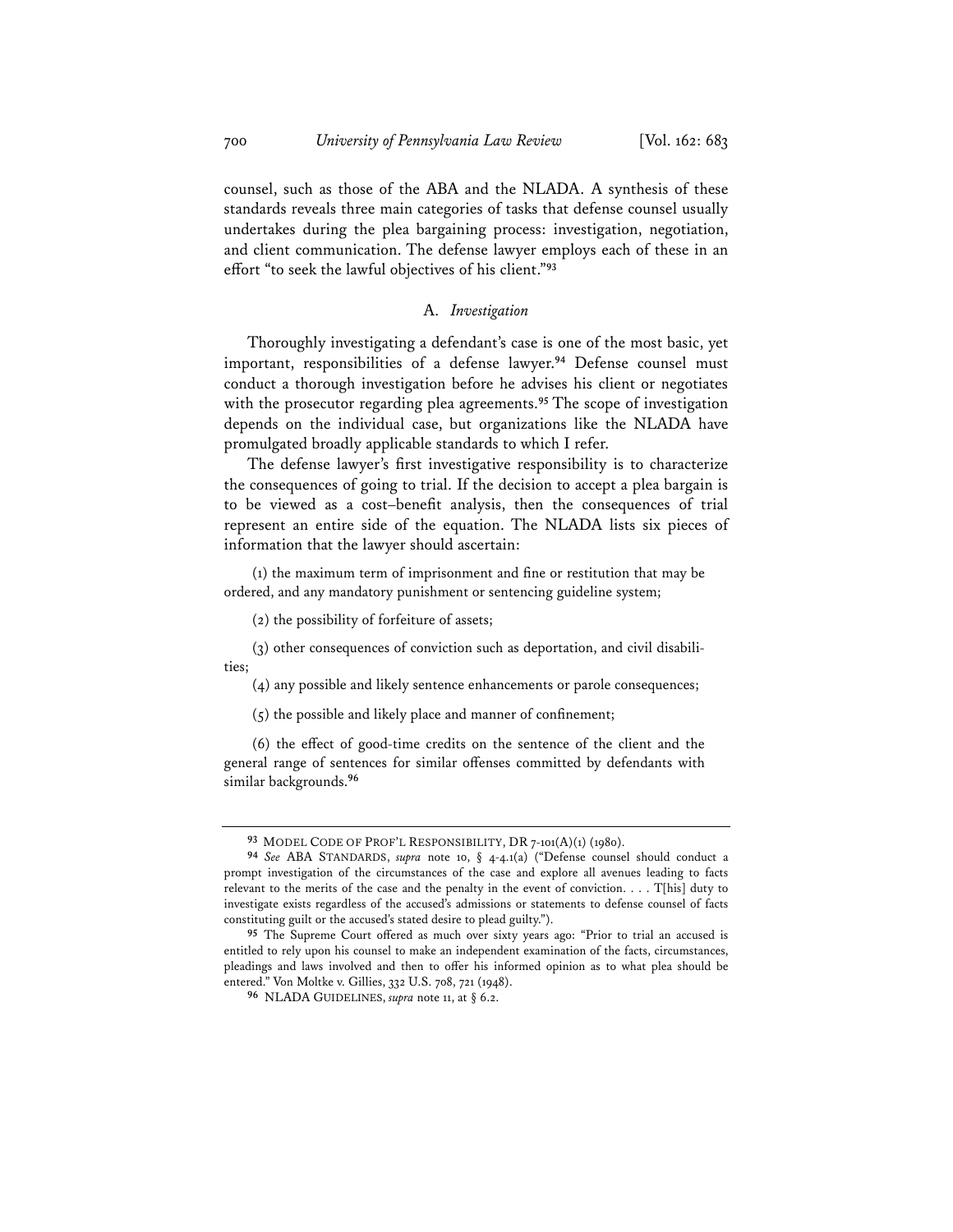Second, the lawyer should investigate the probability of the client's conviction. Understanding the likelihood of conviction is an essential component to understanding whether or not a defendant should take a plea deal. For example, a defendant may face the death penalty, but if there were no possibility of conviction, then it would be a poor decision to accept a plea bargain. This duty to investigate means "explor[ing] all avenues leading to facts relevant to the merits of the case," making "efforts to secure information in the possession of the prosecution and law enforcement authorities," and doing these things without regard to whether the defendant has confessed guilt or expressed a desire to plead guilty.**97** Even a guilty defendant is entitled to the lawyer's best efforts to secure the most favorable deal.

These first two steps provide the basis for determining the likelihood and severity of possible trial outcomes. The lawyer and client will later measure these against the plea bargain offer. But this is not the end of the investigation. The lawyer should also investigate the historical plea bargain outcomes of similarly situated defendants, determining the "going rate," or the "county-specific range of acceptable sentences for a given offense."**<sup>98</sup>** This knowledge can be incredibly important during the negotiation process.**<sup>99</sup>** While experienced defense lawyers, or "repeat players," might have developed an understanding of such going rates, inexperienced lawyers should seek historical data and advice from more experienced peers to determine how a given deal measures up against those typically offered under similar circumstances.

# B. *Negotiation*

After conducting a thorough investigation of the case against the defendant, the defense attorney should then prepare to negotiate with the prosecution in order to secure the best possible outcome for her client.**<sup>100</sup>**

**<sup>97</sup>** ABA STANDARDS, *supra* note 10, § 4=4.1(a).

**<sup>98</sup>** PETER F. NARDULLI ET AL., THE TENOR OF JUSTICE: CRIMINAL COURTS AND THE GUILTY PLEA PROCESS 208 (1988).

**<sup>99</sup>** This knowledge is an even more critical area of investigation for inexperienced defense attorneys. For instance, one such attorney offered the following account of his early years: "Yeah, I got burned a number of times. I had a case where my guy got six months in jail. Now, with the same case I would get a suspended sentence. You've just got to learn through experience what a case is worth." MILTON HEUMANN, PLEA BARGAINING: THE EXPERIENCES OF PROSECU-TORS, JUDGES, AND DEFENSE ATTORNEYS 76 (1978).

**<sup>100</sup>** *See* TED A. DONNER, ATTORNEY'S PRACTICE GUIDE TO NEGOTIATIONS § 13:1 (2012) ("[A]n 'effective' negotiator is one who can maximize his or her client's return, maintain a positive relationship with the opposition and still maintain the dignity of the profession.").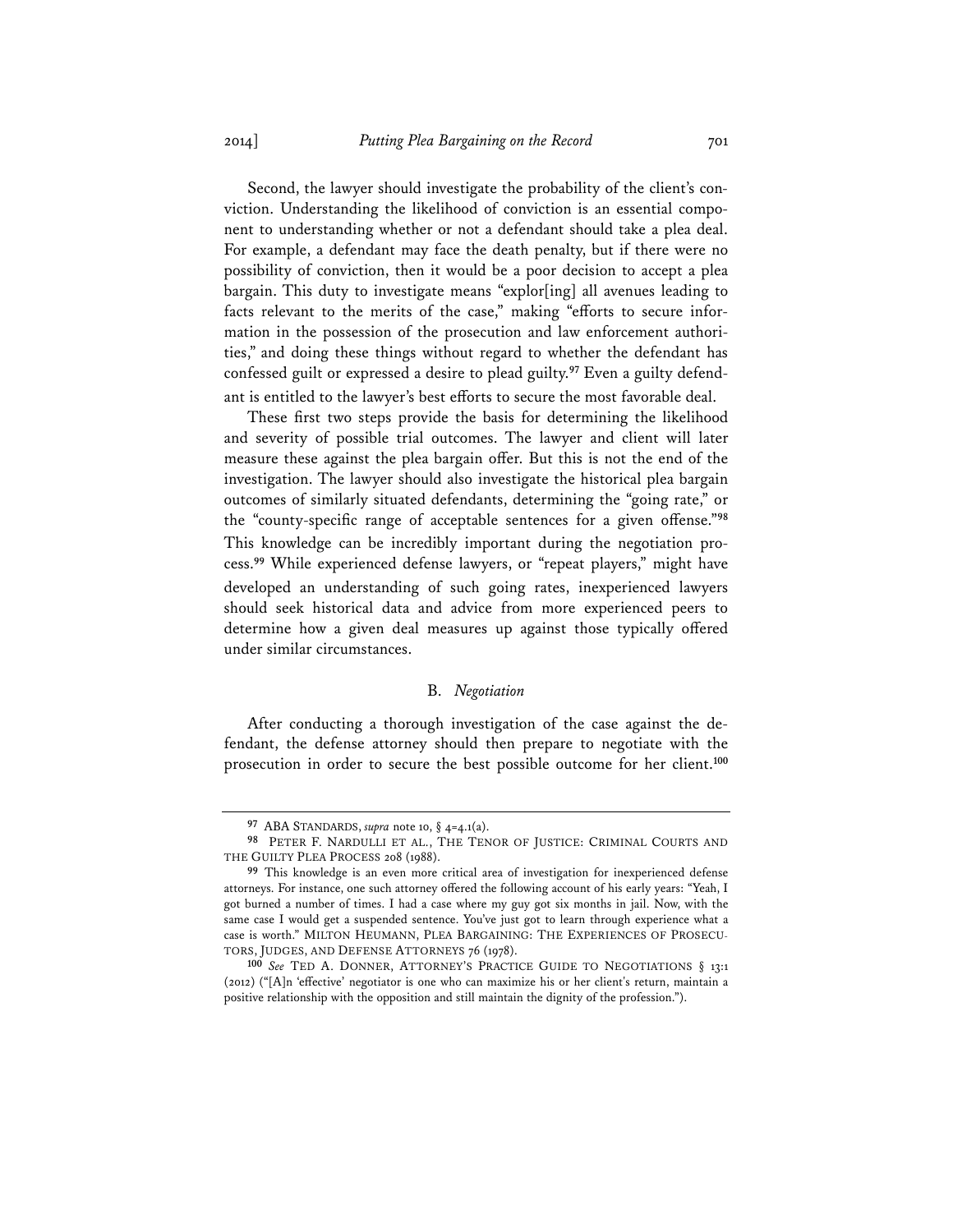Prosecutors have broad discretion to enter into plea deals,**<sup>101</sup>** and they have an interest in avoiding costly trials, which means that they are often willing to negotiate. Defining the standards for how defense lawyers should go about plea negotiations, however, is a difficult endeavor because lawyers all have their own styles.**<sup>102</sup>** Courts should therefore look beyond most strategic or behavioral peculiarities.**<sup>103</sup>** To complicate matters further, while a good attorney might skillfully secure a plea bargain that meets or exceeds the going rate, the failure of a lesser attorney to do so is not per se evidence of ineffective assistance.

The first requirement of negotiating is that the defense lawyer must represent his client's interests.**<sup>104</sup>** The lawyer should consult with the client to ensure a mutual understanding of the client's plea bargaining goals and the lawyer's role in achieving those goals.**<sup>105</sup>** Only after this consultation has occurred should the lawyer attempt to negotiate the client's desired result.**<sup>106</sup>**

If the prosecution has not yet broached the subject of a plea bargain, the defense attorney should initiate negotiations when it is advantageous to do so. For example, a defense attorney should seek a deal quickly if it becomes evident that his client's case will weaken over time.**<sup>107</sup>** Notably, the lawyer should make this assessment without regard to the client's proclamations of

**<sup>101</sup>** *See* FED. R. CRIM. P. 11(c)(1) (authorizing the prosecutor to negotiate a plea bargain with defense counsel and detailing what a plea agreement may contain).

**<sup>102</sup>** For a discussion of the different ways some attorneys go about negotiations, see DON-NER, *supra* note 100, § 13:1 ("[S]ome will find they work best when they have the opportunity to meet with the other side, learn their interests and explore ways to establish mutual trust. Others will be more comfortable behind a desk, where they can limit their interactions to the occasional email or phone call. In the end, there is nothing inherently right or wrong about either approach, or most any other for that matter. There are bound to be stylistic differences among virtually everyone who involves themselves in negotiations.").

**<sup>103</sup>** *See, e.g.*, Premo v. Moore, 131 S. Ct. 733, 741 (2011) ("The art of negotiation is at least as nuanced as the art of trial advocacy . . . . There are, moreover, special difficulties in evaluating the basis for counsel's judgment: An attorney often has insights borne of past dealings with the same prosecutor or court . . . .").

**<sup>104</sup>** *See* DONNER, *supra* note 100 ("[T]he attorney who seeks to represent someone's interests in negotiation must be aware of, and understand those interests.").

**<sup>105</sup>** *See* NLADA GUIDELINES, *supra* note 11, § 6.1(a) ("Counsel should explore with the client the possibility and desirability of reaching a negotiated disposition of charges rather than proceeding to a trial . . . .").

**<sup>106</sup>** *See id.* § 6.1(b) ("Counsel should ordinarily obtain the consent of the client before entering into any plea negotiation.").

**<sup>107</sup>** If the lawyer expects the prosecution to discover additional evidence that strengthens the case against the client, then he can expect that the prosecutor, as a rational bargainer, will offer less attractive deals as this evidence is uncovered. On the other hand, if the lawyer expects to uncover additional exculpatory or mitigating evidence, then it may be best to wait to negotiate.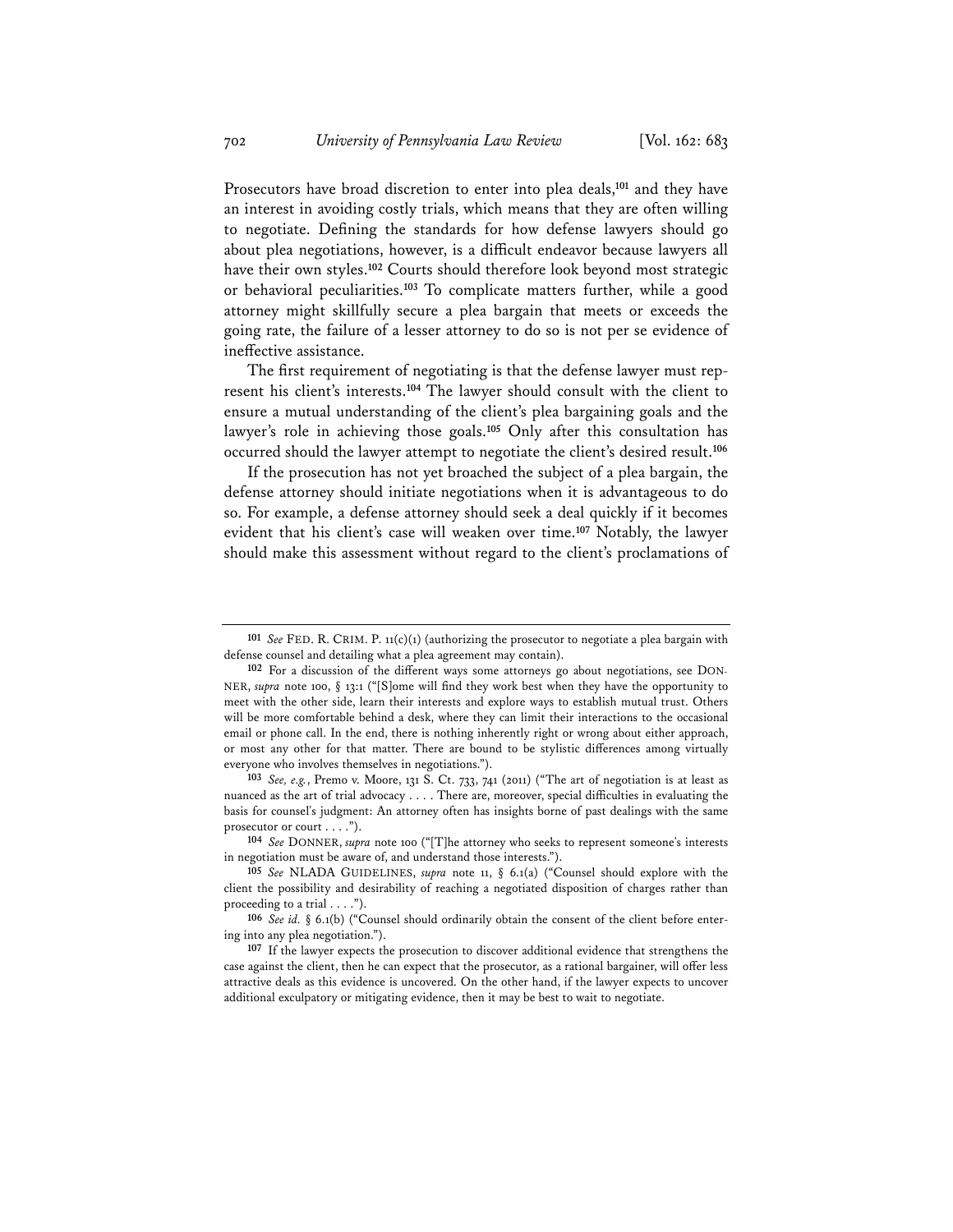innocence or guilt, which may have little relationship to the strength of the case on either side.**<sup>108</sup>**

Once negotiations are in progress, the lawyer should continuously evaluate the options available to his client in order to determine whether a particular plea offer is favorable. Decision analysis**<sup>109</sup>** presents a helpful tool to approach this assessment. Under that analysis, the lawyer would weigh the terms of the deal against the probability and severity of the various trial outcomes. For instance, if a client faces a ninety percent chance of conviction at trial with a likely sentence of ten years, then a plea bargain offering a nine-year sentence is objectively reasonable.**<sup>110</sup>** Anything more than nine years would be unfavorable to the defendant. Thus, the lawyer should negotiate a deal that, at a minimum, meets this criterion.

Finally, the lawyer should compare any plea bargain offer to the going rate to ensure that his client is receiving a historically equitable deal. If plea bargaining is now the norm, then the going rate indicates a just sentence, and the lawyer should resist or counter any proposal that exceeds that rate.**<sup>111</sup>** In such cases, the lawyer might draw the prosecutor's attention to previous deals and propose adjustments based on case-specific details.

**<sup>108</sup>** Whether the client, in private, claims to be innocent or guilty does not change the objective evidentiary circumstances of the case or govern the course of plea negotiations. Of course, a plausible claim of innocence may indicate that future investigation will lead to additional exculpatory evidence. This factor weighs in favor of holding off on plea negotiations. *See* Robert E. Scott & William J. Stuntz, *Plea Bargaining as Contract*, 101 YALE L.J. 1909, 1937 (1992) ("The likelihood that D will be convicted is (one hopes) strongly correlated with D's actual guilt or innocence: in general, innocent defendants can more easily find evidence that exonerates them (or that casts doubt on the government's theory of the case) than guilty ones can.").

**<sup>109</sup>** *See generally* Ronald A. Howard, *Decision Analysis and Law*, 22 CARDOZO L. REV. 1595 (2001) (providing a background of the history of decision analysis and its applicability to law). *See also Decision Analysis*, WIKIPEDIA, http://en.wikipedia.org/wiki/Decision\_analysis (last visited Jan. 24, 2014) (providing a general discussion on decision analysis).

**<sup>110</sup>** *See* George Fisher, *Plea Bargaining's Triumph*, 109 YALE L.J. 857, 1069 (2000) ("If the defendant regards his chances of acquittal at trial to be, say, thirty percent, he normally will demand in exchange for his guilty plea a deduction of about thirty percent from the sentence he would have faced had he gone to trial and lost."). Consequences other than incarceration should be measured either alongside or within the decision analysis. If such factors are measured within the decision analysis, then each consequence should be normalized to reflect its value in terms of imprisonment. For example, deportation may be the equivalent of five years in prison. Thus, a five-year prison sentence with a deportation consequence would have the same value as ten years in prison.

**<sup>111</sup>** *See* Bibas, *supra* note 32, at 1140 ("The going rate amounts to equal treatment, not some unfair advantage over others. Once one stops viewing trials as setting the normal and normative baseline, one need not denigrate good defense lawyering as thwarting normal, just outcomes.").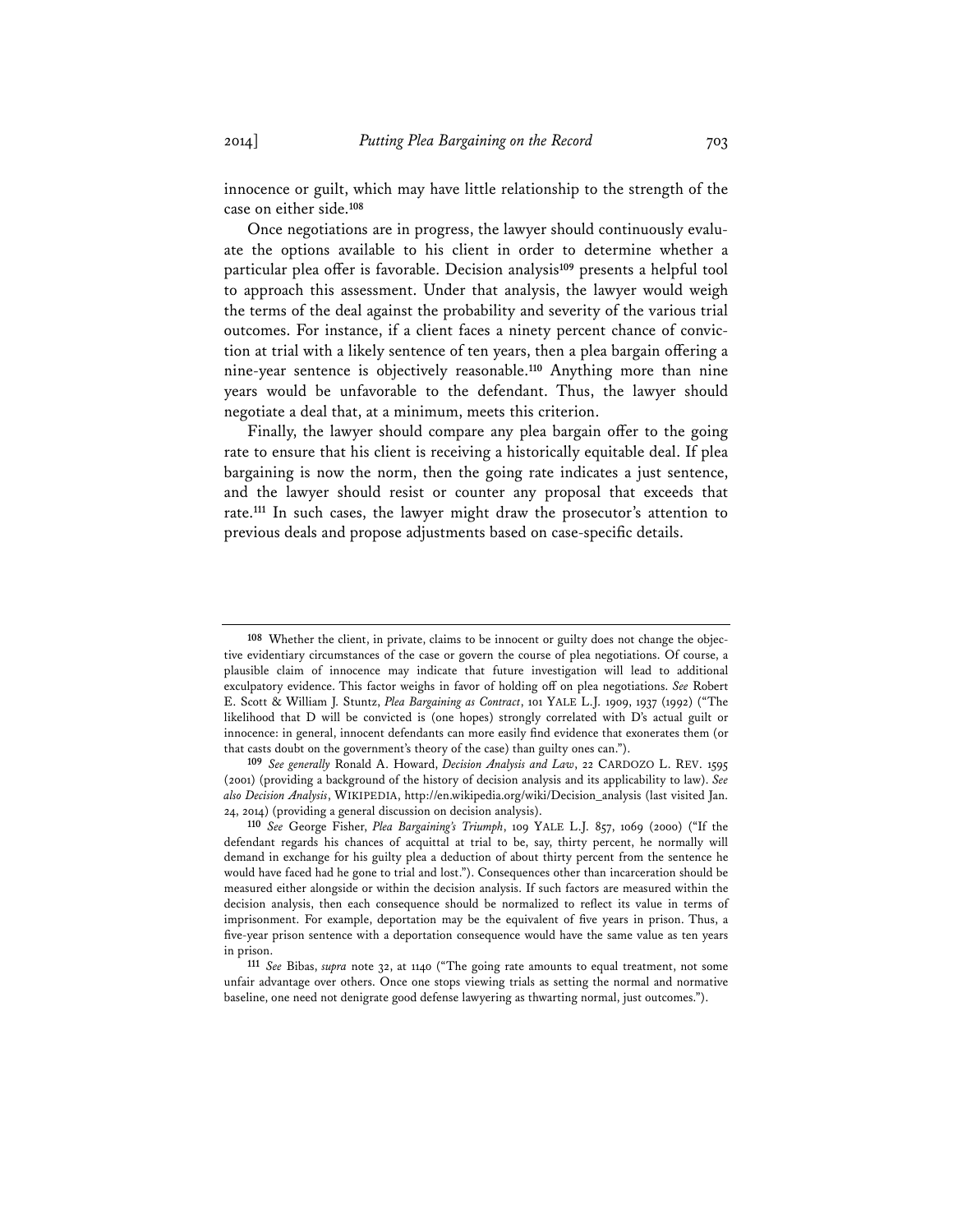#### C. *Client Communication*

The third major aspect of the defense lawyer's role in the plea bargaining process is effective communication with the client. Specifically, the lawyer must listen to his client's wishes and must ensure that his client has a full understanding of the relevant circumstances.

First, the lawyer "should explore with the client the possibility and desirability of reaching a negotiated disposition of the charges."**<sup>112</sup>** Some clients may wish as a matter of principal to plead not guilty and may be opposed to any plea bargain offer, regardless of the objective reasonableness of such an offer. The overwhelming majority, however, will wish to secure a good plea bargain offer rather than risk the possibility of receiving a severe punishment at trial.**<sup>113</sup>**

Next, the lawyer should "keep the client fully informed of any . . . negotiations and convey . . . any offers . . . ."**<sup>114</sup>** It was this very duty that the defense lawyer in *Frye* neglected to fulfill.**<sup>115</sup>** A defendant is entitled to be informed of all plea bargain offers and to decide whether to accept or reject those offers.**<sup>116</sup>** The lawyer may think that the offer is lousy, but the decision to reject it belongs to the client alone.

Finally, the lawyer must ensure that her client comprehends the decision to accept or reject any plea bargain offer. The lawyer should "make certain that the client understands the rights he will waive by entering the plea . . .; the conditions and limits of the plea agreement and the maximum punishment, sanctions, and other consequences . . .; and the nature of the plea hearing."**<sup>117</sup>** The lawyer should communicate in nontechnical language,**<sup>118</sup>** keeping in mind that "even the intelligent and educated layman has small and sometimes no skill in the science of the law . . . . He requires the guiding hand of counsel at every step of the proceedings . . . ."**<sup>119</sup>** This "guiding hand" should avoid treating the duty to inform the client as a formality, and instead should invest the necessary time and effort to make

**<sup>112</sup>** NLADA GUIDELINES, *supra* note 11, § 6.1(a).

**<sup>113</sup>** This result is evident in that the overwhelming majority of criminal cases end in a guilty plea.

**<sup>114</sup>** NLADA GUIDELINES, *supra* note 11, § 6.1(c).

**<sup>115</sup>** *See supra* note 54 and accompanying text.

**<sup>116</sup>** *See* Missouri v. Frye, 132 S. Ct. 1399, 1408 (2012) ("[A]s a general rule, defense counsel has the duty to communicate formal offers from the prosecution . . . .").

**<sup>117</sup>** NLADA GUIDELINES, *supra* note 11, § 6.4(a).

**<sup>118</sup>** *See* Bibas, *supra* note 32, at 1155 (suggesting that plain English summaries of plea agreements may improve a defendant's understanding of those agreements).

**<sup>119</sup>** Powell v. Alabama, 287 U.S. 45, 69 (1932).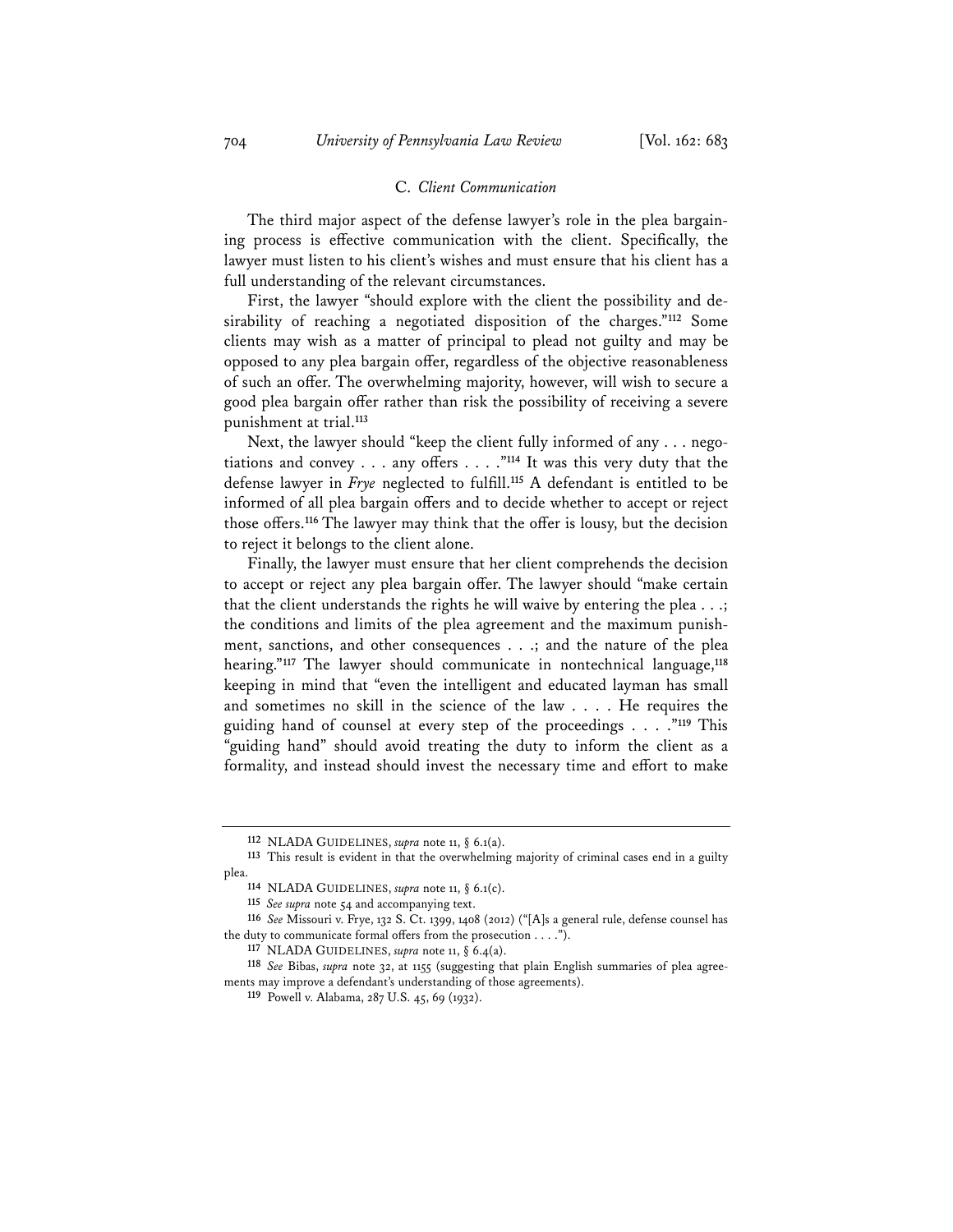certain that the client truly understands each aspect of the critical decision to accept or reject a plea bargain offer.

Finally, the lawyer must give appropriate advice to the client. Authorities differ as to the extent that defense lawyers should direct their clients to a decision. Lower courts have held that lawyers need not advise clients to make a certain decision regarding a plea offer, provided that they inform the clients of the relevant information on the legal issues at stake.**<sup>120</sup>** The Supreme Court would most certainly endorse this position.**<sup>121</sup>** However, some scholars and practitioners argue that effective defense counsel should encourage—aggressively, at times—defendants to make the decision that is in their best interests.**<sup>122</sup>** These scholars and practitioners argue that in practice many defendants, unable to fully comprehend the options in front of them, look to their lawyers to tell them what to do.**<sup>123</sup>** Ultimately, I find this argument compelling—even if the judicial system allows otherwise, an effective lawyer will steer clients to the decision that is in their best interests.

#### IV. JUSTIFYING A NEW RECORD

As the chief advocates for defendants' rights, defense attorneys should be especially concerned with the apparent difficulties in vindicating defendants' Sixth Amendment right to effective counsel in the plea bargaining context. Although some scholars have proposed changes to the law or to criminal procedure that would make it easier for defendants to vindicate these rights,**<sup>124</sup>** courts are far from adopting such suggestions. The criminal

**124** *See, e.g.*, Bibas, *supra* note 32, at 1153-59 (suggesting that the court adopt a regulatory regime that would require written plea agreements, standardized terminology in plain English, a

**<sup>120</sup>** *See, e.g.*, United States v. Stockton, No. 99-0352, 2012 WL 2675240, at \*12 (D. Md. July 5, 2012) (holding that a defense lawyer was not required to advise his client that he should accept an offer of ten years' imprisonment even though the client faced a possible life sentence and the prosecution had a strong case).

**<sup>121</sup>** *See* Bibas, *supra* note 32, at 1139 (documenting the Supreme Court's continued focus on whether the defendant made the decision to accept or reject a plea bargain "knowingly").

**<sup>122</sup>** *See, e.g.*, Albert W. Alschuler, *The Defense Attorney's Role in Plea Bargaining*, 84 YALE L.J. 1179, 1310 (1975) (recounting one public defender's claim that "[a] lawyer shirks his duty when he does not coerce his client").

**<sup>123</sup>** *See* Gabriel Hallevy, *The Defense Attorney as Mediator in Plea Bargains*, 9 PEPP. DISP. RESOL. L.J. 495, 514 (2009) ("[I]t ought to be pointed out that, while the prosecutor has the professional expertise necessary to arrive at a plea bargain because of operating as an experienced and professional advocate, the defendant has to rely on a defense attorney. The defendant does not, as a rule, have the tools necessary to handle the information to which he is exposed and to know whether that information is all the information he needs to know. In such cases, the defendant will probably partially or fully relinquish personal autonomy and right to selfdetermination, either openly or confidentially.").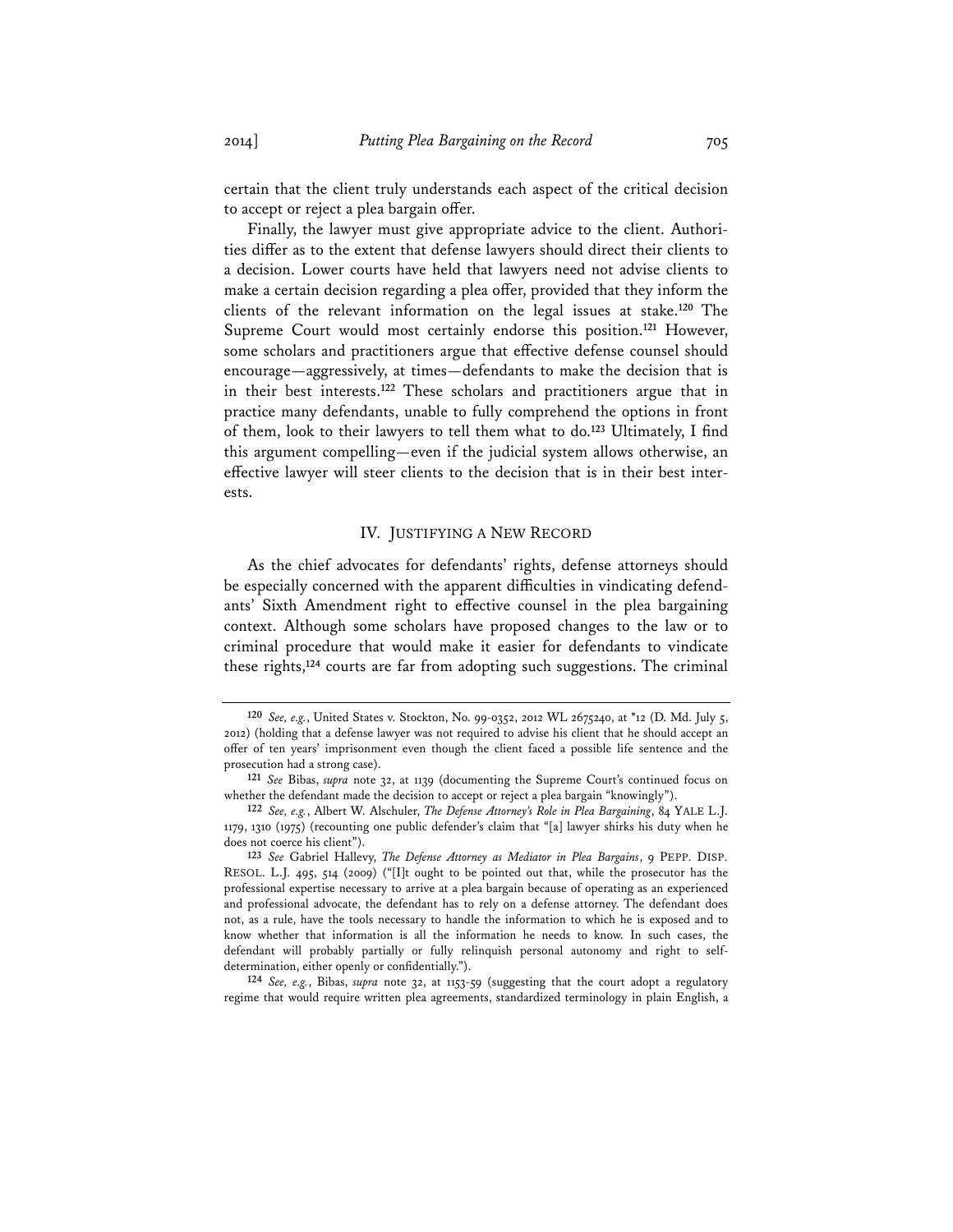defense bar should thus take measures to protect defendants who fail to take advantage of favorable plea bargain opportunities due to deficient representation. I am proposing that the bar adopt a standard record that would document the terms of each plea offer and the defense lawyer's assessment of those offers. Requiring defense counsel to do so is consistent with two well-known duties of defense counsel: the duty to preserve issues for appeal and the duty to advocate zealously on behalf of clients. Furthermore, such a record would serve as a mistake-proofing device that would help reduce many of the errors that create ineffective assistance of counsel claims in the first place. Although this proposed solution would add work to an overloaded profession, it is nevertheless worthwhile if properly framed.

#### A. *The Duty to Preserve Issues for Appeal*

A record of the plea bargaining process is consistent with the preexisting duty to preserve issues for appeal. The ABA maintains that "[d]efense counsel should take whatever steps are necessary to protect the defendant's rights of appeal."**125** This duty generally entails raising objections at appropriate times in trial and meeting the procedural requirements to perfect an appeal.**<sup>126</sup>**

In this context, the client does not lose his right to raise an ineffective assistance of counsel claim when he forgoes a favorable plea bargain opportunity; rather, he loses the realistic possibility of meeting the high burden of proof associated with such a claim because there will undoubtedly be no record of what transpired between him and his attorney. Unless the lawyer accurately recalls the events in question and speaks openly about those events, the failure to document the plea bargaining process effectively disables a client's potential Sixth Amendment claim.**<sup>127</sup>** In other words,

<sup>&</sup>quot;cooling period," and *contra proferentum* review); Emily Rubin, *Ineffective Assistance of Counsel and Guilty Pleas: Toward a Paradigm of Informed Consent*, 80 VA. L. REV. 1699, 1711-18 (1994) (proposing a substantive legal change in which the court would presume prejudice wherever the defendant's plea bargain decision was not properly informed).

**<sup>125</sup>** ABA STANDARDS, *supra* note 10, § 4-8.2(b).

**<sup>126</sup>** *See, e.g.*, Theus v. United States, 611 F.3d 441, 448 (8th Cir. 2010) ("Theus suffered prejudice as a result of his counsel's failure to raise either in the district court or on direct appeal the district court's error in imposing a ten-year mandatory minimum sentence for a quantity of cocaine that required only a five-year minimum sentence.").

**<sup>127</sup>** *See, e.g.*, United States v. Stockton, No. 99-0352, 2012 WL 2675240, at \*4 (D. Md. July 5, 2012) (noting that the attorney's memory of the events was "sketchy"); *see also* GA. ASS'N OF CRIMINAL DEF. LAWYERS, IF INEFFECTIVE ASSISTANCE OF COUNSEL REARS ITS UGLY HEAD, HERE'S HOW TO APPROACH IT, *available at* http://www.gacdl.org/zoomdocs/articles/ article-ineffective%20assistance%20of%20counsel.htm (last visited Jan. 24, 2014) (recommending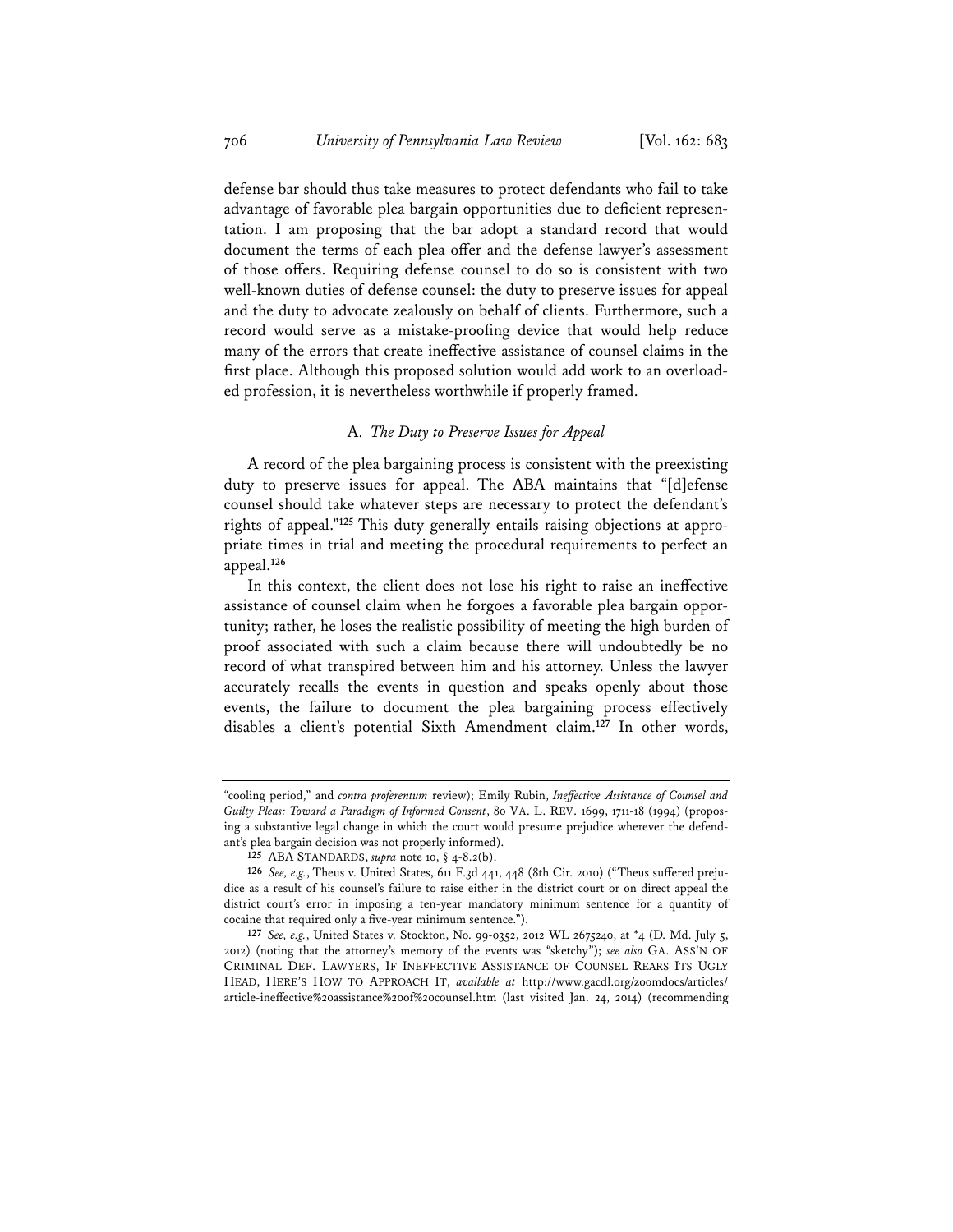while the failure to keep a record of the plea bargaining process does not result in a procedural default, it has the same result. Therefore, the spirit of the duty to preserve issues for appeal should also compel defense lawyers to create an evidentiary record that their clients may need in order to prevail on those appeals.

#### B. *The Duty of Zealous Advocacy*

A record of the plea bargaining process is also consistent with a defense attorney's duty to advocate zealously on behalf of his clients.**<sup>128</sup>** This duty "is treated as a professional virtue and even as an obligation of an ethical attorney toward his or her client in all of the extant ethical codes."**<sup>129</sup>** In the plea bargaining context, this duty calls for the defense lawyer to safeguard the client against the attorney's own possible biases. The justice system's incentive structure threatens to bias the defense lawyer at two points. First, the justice system can lead lawyers to give biased advice regarding whether or not a defendant should accept or reject a plea bargain offer.**<sup>130</sup>** For example, time and money concerns often encourage lawyers to push for plea agreements, and defense lawyers' varying degrees of comfort in the courtroom compounds this potential bias.**<sup>131</sup>** By documenting objective criteria to help defendants make plea decisions, a proper record would serve to protect clients from lawyers' conscious or subconscious desire to push them toward a certain result.**<sup>132</sup>**

The system also promotes defensive responses to ineffective assistance of counsel claims. When a lawyer is accused of incompetence by a former client, it is predictable that he would become defensive.**<sup>133</sup>** While this may

**131** *Id.* at 1182 (noting that some defense attorneys view guilty pleas as a "quick buck").

**132** This record would also provide a basis for reviewing whether a defense lawyer was deficient in encouraging a defendant to plead guilty as well.

**133** Peter A. Joy & Kevin C. McMunigal, *Confidentiality and Claims of Ineffective Assistance*, 25 CRIM. JUST. 42, 42 (2011) ("Almost every defense lawyer eventually faces an ineffective assistance of counsel claim from a former client . . . . A common reaction is to be defensive and view the former client as an adversary."); *see also* Henak, *supra* note 90, at 348-49 (2009) ("For the lawyer against whom the claim is being brought, the possibility of having to handle requests for the file, dealing with inquiries from the prosecutor or the postconviction attorney, testifying at any

that the appellate lawyer confront trial counsel with a trial record rather than relying on the latter's memory).

**<sup>128</sup>** *See* MODEL RULES OF PROF'L RESPONSIBILITY EC 7-19 (1980) ("The duty of a lawyer to his client and his duty to the legal system are the same: to represent his client zealously within the bounds of the law.").

**<sup>129</sup>** JOHN M. BURKOFF, CRIMINAL DEFENSE ETHICS § 5:2 (2d ed. 2013).

**<sup>130</sup>** *See* Alschuler, *supra* note 122, at 1180 ("Today's guilty-plea system leads even able, conscientious, and highly motivated lawyers to make decisions that are not really in their clients' interests.").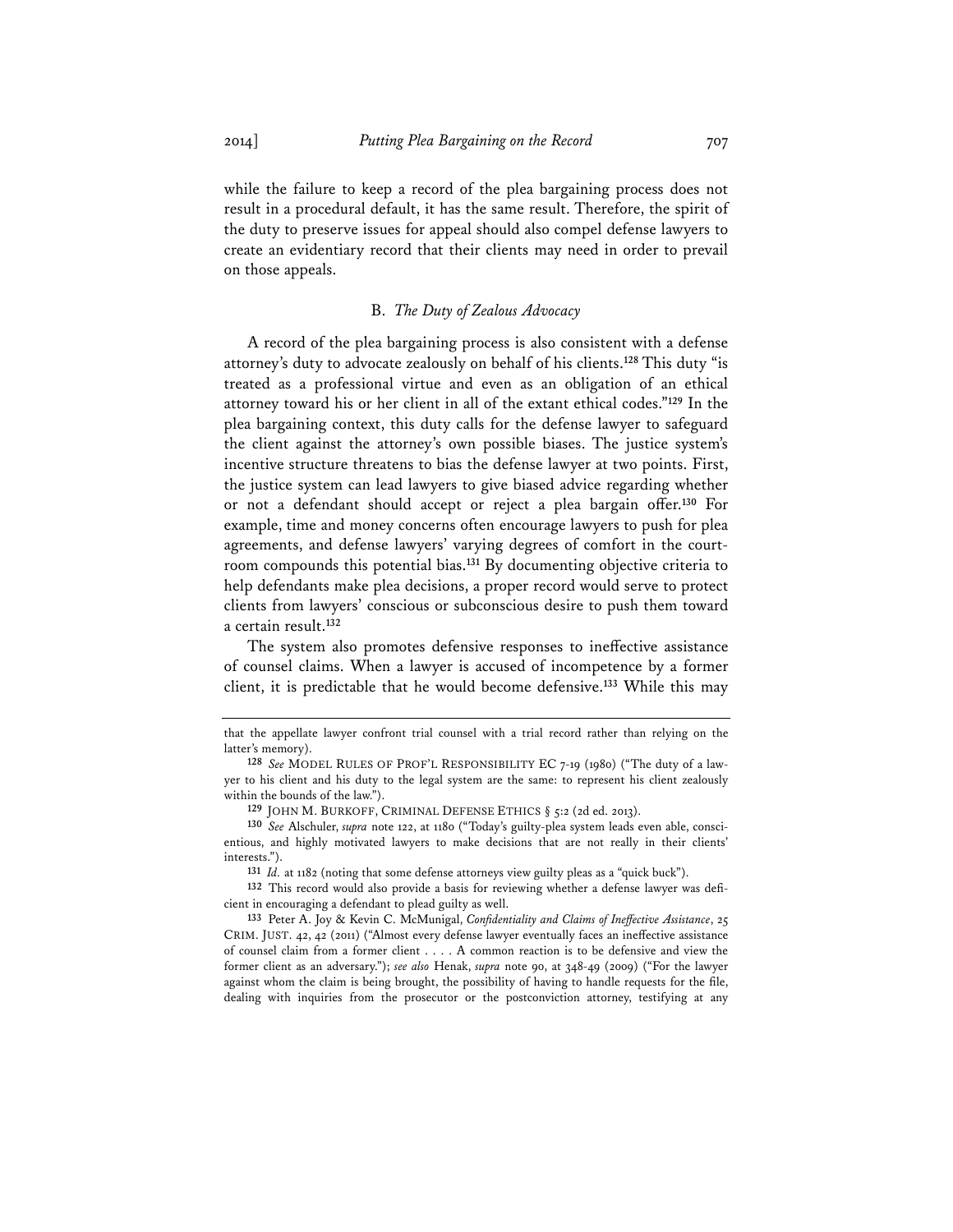be a natural reaction on the part of a defense lawyer, it harms the interests of the defendant, who stands no chance of prevailing without the cooperation of his former lawyer. It is easy to imagine that a lawyer would argue that his actions were part of a reasonable strategy, or that he would misrepresent (perhaps unconsciously) the events to make his conduct sound reasonable. Since even good lawyers are tempted—during plea bargaining and when responding to ineffective assistance of counsel claims—to act in a manner that is biased against their clients' interests, the duty of zealous advocacy calls for lawyers to implement measures to protect their clients. A plea bargaining record would be a significant step in this direction.

# C. *Justifying the Burden on Defense Lawyers*

The benefits of this proposed record must be weighed against its effect on the workload of the criminal defense bar. The extra work caused by the proposed record may decrease the amount of time that defense attorneys could spend with clients, which is a drawback that could possibly outweigh the benefits of implementing such a record. The Bureau of Justice Statistics estimated that in 2007 there were 15,000 full-time public defenders in the United States who were assigned over 5.5 million cases in total.**<sup>134</sup>** That means that each defender received on average 367 cases that year, or about one case per day.**135** Public defender systems, which are chronically underfunded, often depend on the rapid disposition of cases in order to get through their tremendous case loads. As a result, the majority of these cases are resolved through a plea agreement after just three or fewer meetings between the defendant and his lawyer.**<sup>136</sup>**

In order to minimize the impact on already limited public defender resources, I propose a plea bargaining form that lawyers would be able to complete while conducting their standard investigative duties. The form should document the important aspects of the lawyer's plea negotiations, research, and advice. For the majority of cases that are settled quickly through a plea bargain, the lawyer would complete only one form, which he could easily do while conducting the basic research that should accompany

evidentiary hearings, and interacting with former clients who are now *pro se*, invokes an understandable desire to protect one's self, and one's professional image, within the legal community.").

**<sup>134</sup>** LYNN LANGTON & DONALD J. FAROLE, JR., BUREAU OF JUSTICE STATISTICS SELECTED FINDINGS: PUBLIC DEFENDER OFFICES, 2007–STATISTICAL TABLES 1 (2010).

**<sup>135</sup>** Of course, the number of cases processed by an individual defender may vary greatly from the average.

**<sup>136</sup>** *See* HARLOW, *supra* note 92, at 8 (reporting that over seventy percent of state inmates with public counsel talk to their lawyers three times or fewer before disposition of the case, most of which are guilty pleas).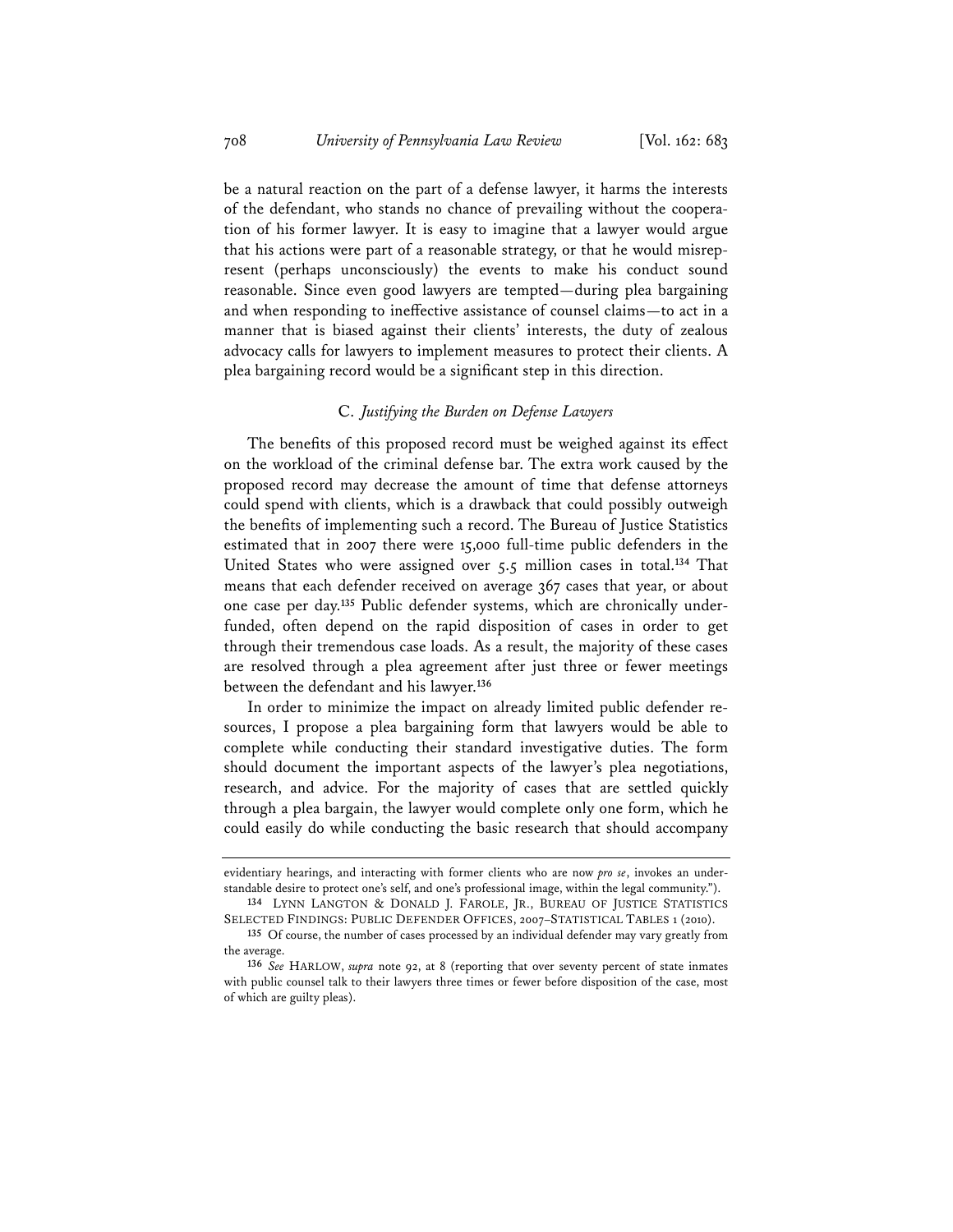any plea deal.**<sup>137</sup>** If the average public defender has one case per day, this form's impact should be negligible.**138** It should also be noted that prosecutors who conduct plea bargain negotiations with unrepresented defendants are already expected to create such a record.**<sup>139</sup>**

Furthermore, the record would conceivably reduce the amount of time spent by the lawyer in ineffective assistance of counsel proceedings. Without such a record, a lawyer might otherwise be required to participate in lengthy evidentiary proceedings and write new accounts of the disputed conduct. The record would provide an evidentiary basis for quickly disposing of ineffective assistance of counsel claims. Given the volume of such claims, this reduction in workload could be quite significant.

Finally, the criminal defense bar could adapt the proposed plea bargaining record to accomplish its purpose without placing a heavy burden on defense lawyers. It may be that certain classes of cases present fewer opportunities for error or less severe consequences, and that these cases call for less documentation. For instance, the proposed record may be limited to felonies or crimes with severe collateral consequences like deportation. It is also possible that some plea bargains occur with such regularity that the record can be pre-populated with much of the required information. In short, once the defense bar commits to adopting a record of plea bargaining, it can tailor the record to its efficient uses.

#### D. *Documentation as Mistake-Proofing*

The proposed record would do more than simply streamline the postconviction review of ineffective assistance of counsel claims; the record would also help to standardize defense lawyers' work by providing a roadmap of best practices and creating a strong disincentive for corner

**<sup>137</sup>** An investment in automation and data management would reduce the time required to compile the information requested by the form. For instance, a database of past plea agreements would enable the defender to quickly ascertain the going rate for a particular charge and the historical sentencing practices. An automated system might also flag possible collateral consequences and sentencing enhancements that may apply. *See* Bibas, *supra* note 32, at 1158 (proposing the adoption of computer programs and checklists in order to improve defense lawyering). These initiatives would require some investment, but they would probably save resources in the long run.

**<sup>138</sup>** More time would be required if lawyers are not accustomed to investigating the information needed to fill out the form. However, since the lawyer and client require the information requested by the form in order to make an intelligent and informed decision on whether or not to accept a plea bargain, the form does not add frivolous work, but rather guarantees that attorneys are fulfilling their basic responsibilities.

**<sup>139</sup>** *See* ABA STANDARDS, *supra* note 10, at § 3-4.1(b) ("Where the defendant has properly waived counsel, the prosecuting attorney may engage in plea discussions with the defendant, although, where feasible, a record of such discussions should be made and preserved.").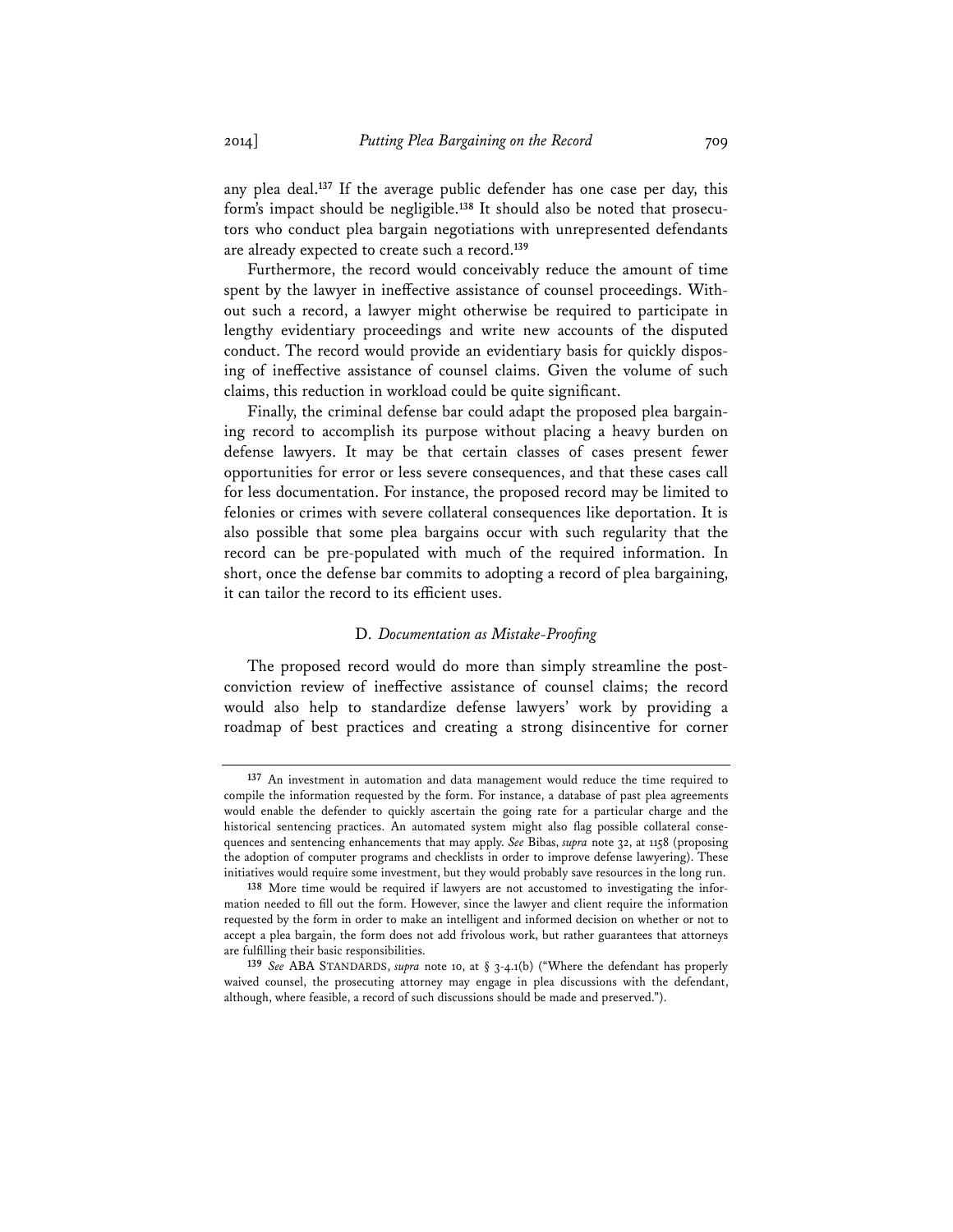cutting—lawyers would know that judges might scrutinize their work later. The proposed record would ensure that defense lawyers investigate the circumstances of their clients' cases and any potential plea offers. Furthermore, the form would help the lawyer and client weigh all of the relevant information before deciding whether to accept or reject an offer. It would juxtapose the pros and cons of a given plea offer for an easy evaluation. Researchers have found that similar decision aids are an effective way to reduce errors in the workplace.**<sup>140</sup>** In short, such a record ensures that defense lawyers accurately research the options and consider their advice to their clients. Thus, the proposed record would do more than improve the client's chances of ultimately prevailing on a valid Sixth Amendment claim; it would also help reduce the very infractions that led to those claims.

# V. ALTERNATIVE SOLUTIONS

Apart from the record I propose, there are a number of other possible ways to address the evidentiary difficulty in ineffective assistance of counsel claims relating to plea bargains. In this Part, I evaluate two such alternatives. First, I examine a procedural approach—enhancing judicial oversight of the plea bargaining process. Then, I evaluate a substantive option—a burden-shifting approach where defense lawyers would be required to prove effective assistance when defendants challenge particularly egregious decisions. I evaluate these approaches against four criteria: (1) the likelihood of relief to valid claims; (2) the likelihood of relief to invalid claims; (3) the effect on courts' and attorneys' workloads; and (4) the ease of implementation. I conclude that, while the other changes may help in theory, the most realistic hope for defendants is for criminal defense lawyers to adopt a plea bargaining record.

# A. *Procedural Change*

The criminal justice system's roots as an adversarial process have colored the way most courts approach plea bargaining. Concerned that they might unduly alter the balance of power, courts have tended to leave parties to reach an agreement by their own devices.**<sup>141</sup>** However, plea bargaining need

**<sup>140</sup>** *See* Douglas M. Stewart & John R. Grout, *The Human Side of Mistake-Proofing*, 10 PROD. AND OPERATIONS MGMT. 440, 455 (2001) (describing various techniques to prevent human error in the workplace).

**<sup>141</sup>** *See* Albert W. Alschuler, *The Trial Judge's Role in Plea Bargaining, Part I*, 76 COLUM. L. REV. 1059, 1059 (1976) ("The general consensus seems to be that trial judges should not participate in the pretrial negotiations that currently lead the overwhelming majority of American criminal defendants to plead guilty rather than exercise the right to trial.").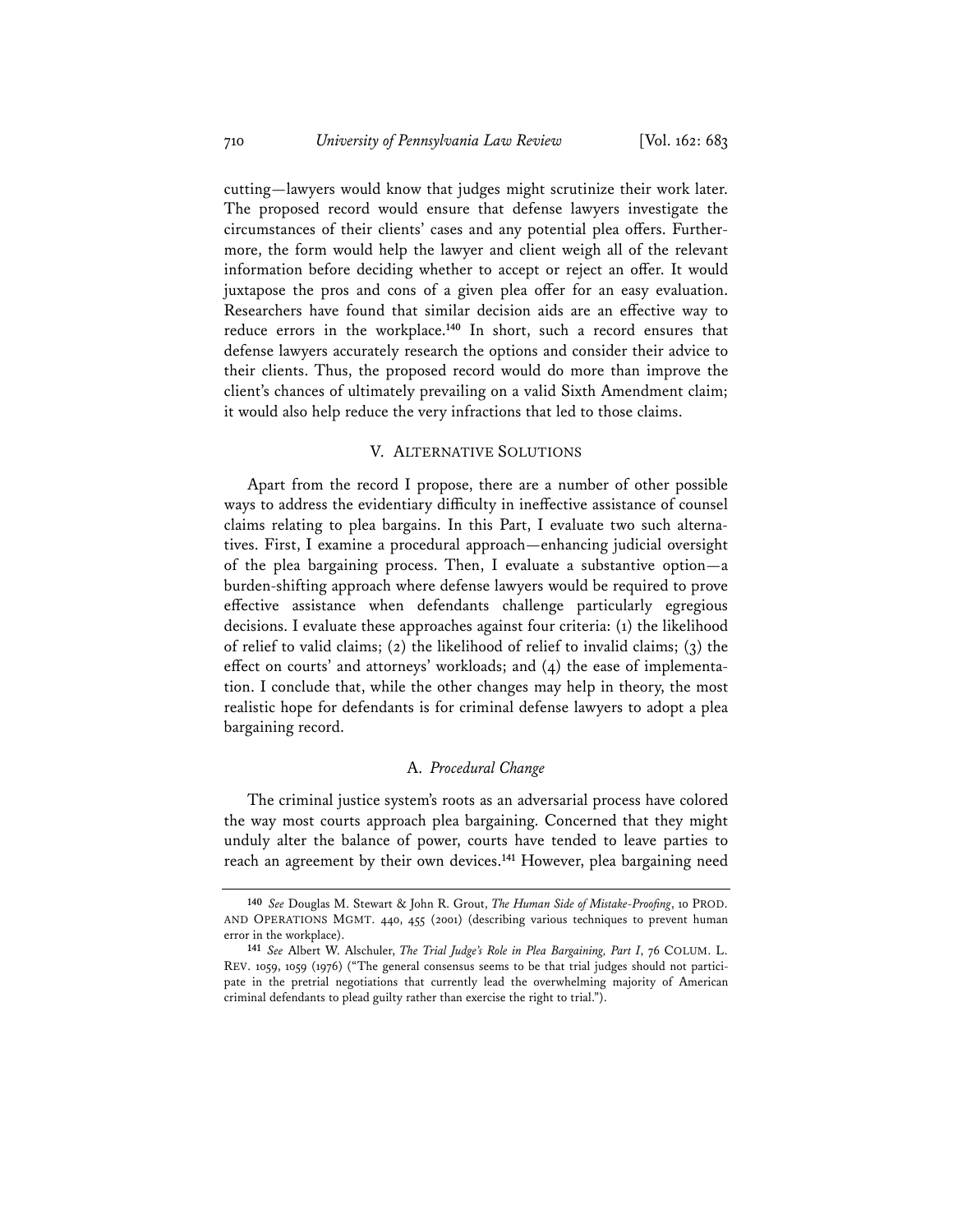not be an adversarial process; the goals of the parties may indeed align. Prosecutors do not necessarily strive for the harshest punishments, but often for results they perceive to be "good enough."**<sup>142</sup>** Similarly, defendants do not necessarily seek acquittal, but often quick and fair dispositions.**<sup>143</sup>** A system predicated on a zero-sum concept of bargaining, where every benefit to one side equals harm to the other, therefore fails to capture the realities of the modern judicial system. Given the realities of our modern system, plea bargaining might be improved by the involvement of a third party who could help the prosecutor and defendant realize their aligned interests.**<sup>144</sup>** Here, I evaluate the idea of judicial review of plea bargain offers at the time of the colloquy or at the start of trial.

One way to implement this concept is to require the judge to conduct a more searching inquiry into the plea bargaining process before allowing the defendant to go to trial. Yet this approach runs into an early problem. Although defendants would in theory be better protected if judges reviewed the plea bargain offers and defendants' decisions to reject them, judges are traditionally discouraged from involving themselves in plea negotiations because of the concern that they would unduly influence the process. There is good reason for this concern: Judges have at times pressured defendants to accept plea bargain offers.**<sup>145</sup>** Defendants are hesitant to go against the recommendation of a judge, who they see as an authority figure and who will preside over their trial and ultimately sentence them if they are convicted. And judges themselves often have a strong incentive to encourage plea bargains rather than trials: clearing their dockets. Thus, allowing the trial judge to weigh in on plea bargaining decisions may present more issues than it would resolve. To avoid these concerns, a separate arbiter might preside over the plea negotiations and conduct gateway reviews before cases go to trial. This person may be, but need not be, a separate judge who would not preside over a trial in the case that plea negotiations failed. Since the

**<sup>142</sup>** *See* HEUMANN, *supra* note 99, at 103 (discussing the goals of prosecutors during plea negotiations).

**<sup>143</sup>** *See id.* at 69 (discussing the goals of defense lawyers during plea negotiations and during trial).

**<sup>144</sup>** Though I limit this discussion to judicial oversight of plea bargaining, increased prosecutorial involvement with the defendant during plea negotiations may also be positive. For instance, plea bargaining conferences where prosecutors can present the merits of offers directly to defendants and dispel defense lawyers' misunderstandings may help prevent poor decisions to reject offers. I do not fully consider this option here because, while potentially beneficial in reducing *Lafler*-type cases, it does not address the problem in those cases that remain—there is still no record of defense counsel's advice.

**<sup>145</sup>** For an example of judicial overinvolvement in the plea bargaining process, see *Louisiana v. Bouie*, 817 So. 2d 48 (La. 2002).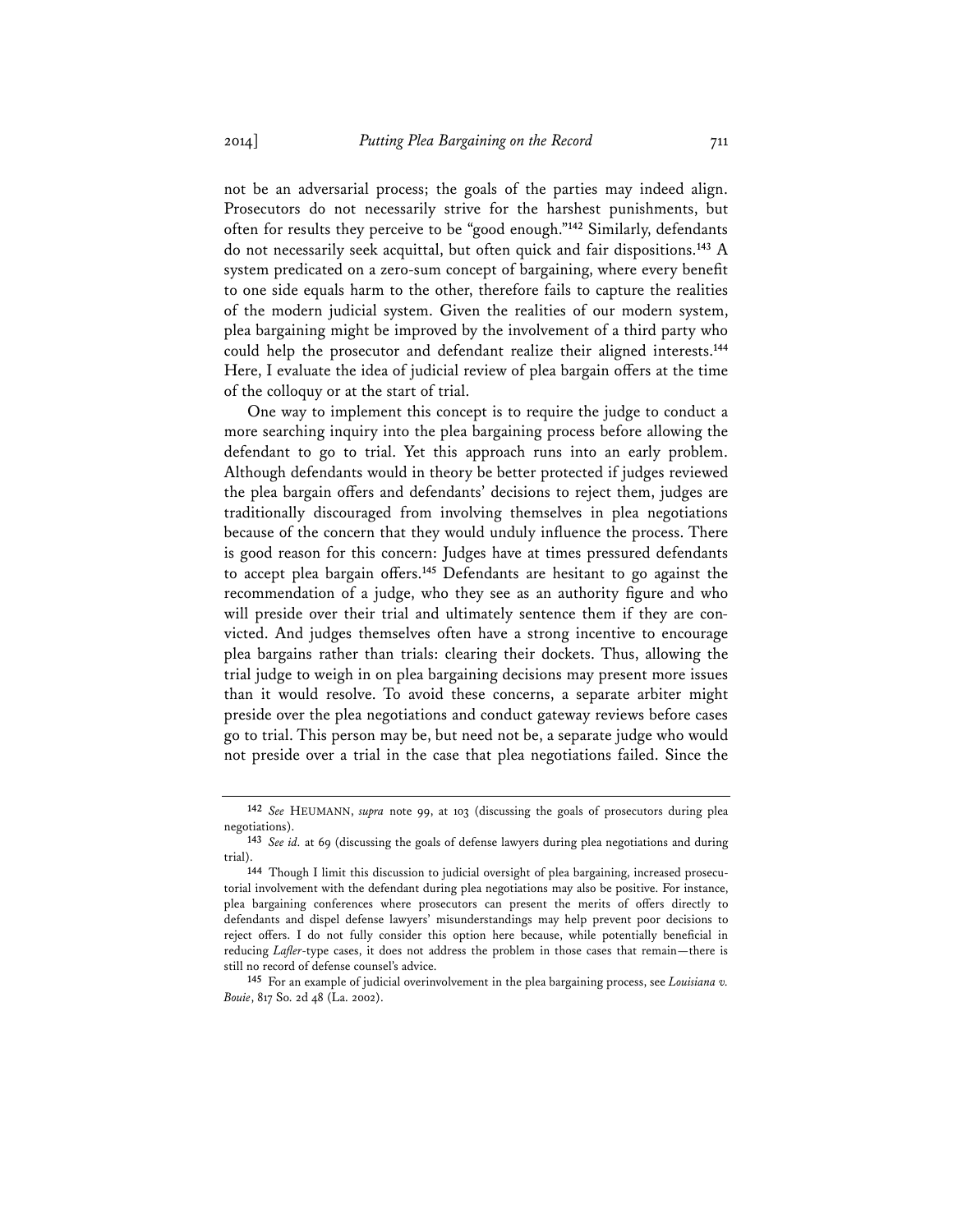mediator's absence from downstream proceedings would reduce the risk of future bias, this arrangement would avoid the problems associated with the involvement of the trial judge.

# 1. Likelihood of Relief on Valid Claims

This arrangement would be an improvement over the current system in terms of providing relief to those defendants who bypassed a favorable plea deal due to bad advice from their attorneys. Mediators can readily review the substance of cases and plea bargain offers to determine whether the decision to turn down an offer made sense. When such decisions appear irrational, they can discuss them with the parties to ensure that defendants were informed of the relevant factors in their decisions. Apart from the ignominy of the ineffective assistance of counsel proceeding, lawyers may see this type of hearing as supportive rather than accusatory. Therefore, they may be more open about their representation. One difficulty may arise when decisions are predicated on confidential client information. For instance, a guilty defendant who knows that police are likely to find additional evidence may wish to accept a plea bargain, but the lawyer would be barred from disclosing this to the mediator. Nevertheless, these issues are less likely to arise with defendants who reject plea bargains—incriminating knowledge is typically a reason to accept a deal, not to reject it. Furthermore, the mediator need not inquire into *all* of the factors in a decision in order to ensure that the decision was an informed one. The mediator's reiteration of the reasons why the decision appears irrational on its face would help to ensure that the defendant understood the costs of the decision. Thus, this solution is more likely than the current system to give relief to the right people.

## 2. Likelihood of Relief on Invalid Claims

This arrangement might also be effective at avoiding the inappropriate granting of relief on invalid claims. First, such a review would minimize frivolous claims because defendants have less incentive to falsely blame lawyers at this stage, where the trial outcome remains unknown. In other words, little is likely to have changed since the defendant declined the plea offer. By holding the hearing before the trial, parties are encouraged to seek the right decision, not the reversal of a bad trial result. However, there may remain a concern that the mediator would attempt to induce the defendant to accept a plea. This undue influence would be particularly dangerous if the mediators are judges whose dockets benefit from a system that encourages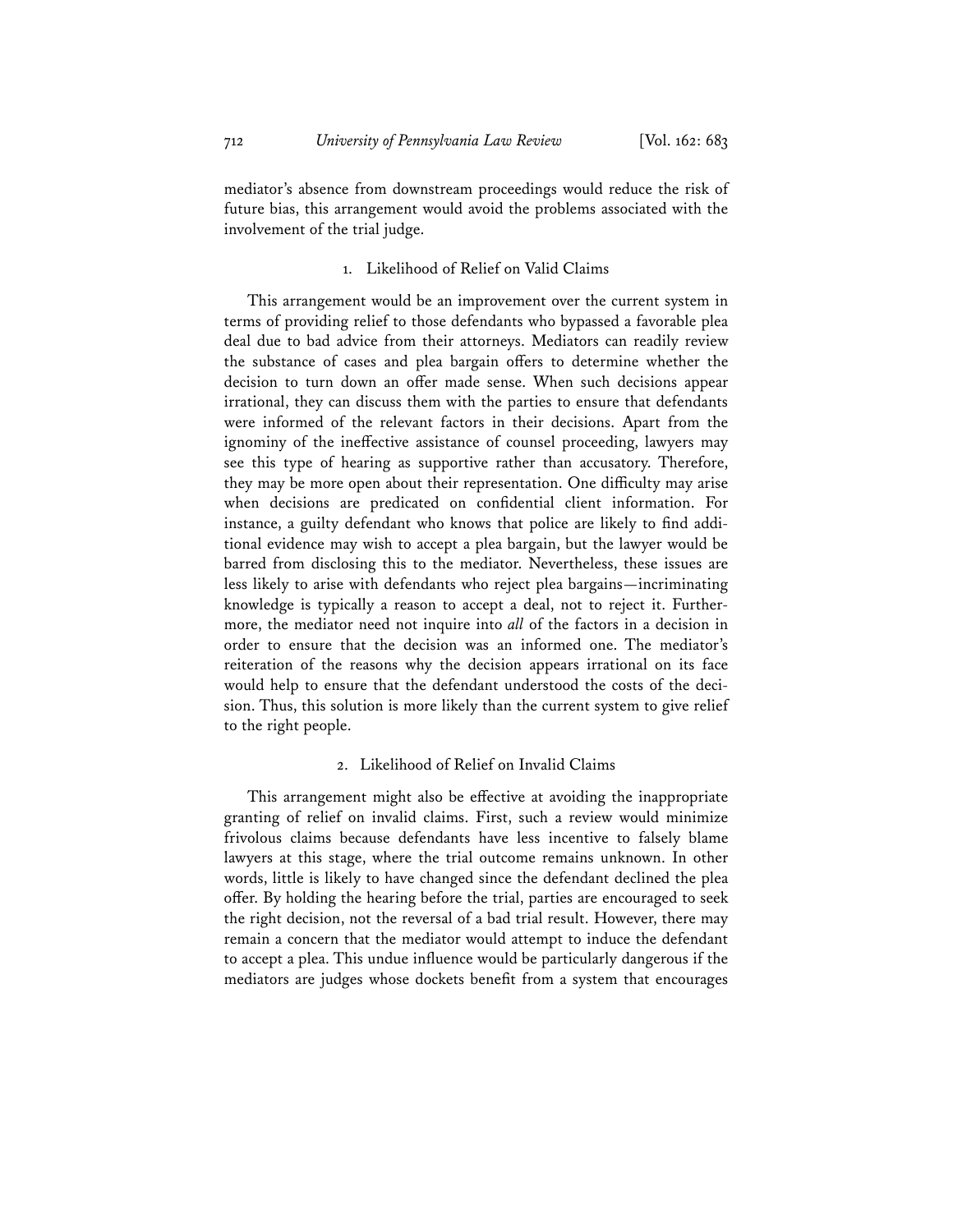plea bargains. Nevertheless, the fact that different judges would preside over the trials would reduce the pressure faced by defendants to comply with mediators' wishes—if they decline a plea bargain, they no longer have to face that mediator. This issue might also be alleviated if mediators were selected from a pool of retired judges, civil judges, or practicing attorneys.

# 3. Effect on Justice System Resources

The biggest challenge to this arrangement is that it would add another step to the pretrial process, thereby creating an additional burden on the system. In particular, identifying, training, and paying a pool of mediators certainly would prove to be a costly venture. To minimize these costs, courts would need to tailor the new system. It would help that only those defendants intending to go to trial would be required to appear before a mediator. Nevertheless, while far fewer defendants go to trial than plead guilty, this system would still result in a high case load for mediators.**<sup>146</sup>** To help address this issue, the reviews may be limited to only the most severe cases (e.g., felony defendants facing over five years' imprisonment). These cases constitute a small portion of the criminal proceedings but the bulk of ineffective assistance of counsel claims.**<sup>147</sup>** Therefore, this approach would yield a high bang for the system's buck. Furthermore, the overhead costs associated with implementing this system would be at least partially offset by the downstream reduction in ineffective assistance of counsel claims.

Overall, the implementation of a pre-trial hearing before a neutral mediator would be an effective way of addressing ineffective assistance of counsel in plea bargaining, and thus of protecting defendants and reducing frivolous claims. However, it would require significant monetary expenditure and a fairly dramatic shift in the way things are currently done. The implementation hurdles are impossibly high—the change would require a massive effort on the part of court systems whose diffuse structure resists change. In the end, such a system is a good theoretical solution that unfortunately would prove impractical given the realities of our modern judicial system. Therefore, the onus remains on the criminal defense bar to do what it can.

**<sup>146</sup>** For defendants pleading guilty, the same benefit may be attained by increasing the scope of the plea colloquy to include a substantive "fairness" review of the deal.

**<sup>147</sup>** *See* KING ET AL., *supra* note 23, at 19-20 (noting that many of the most serious cases result in ineffective assistance of counsel claims).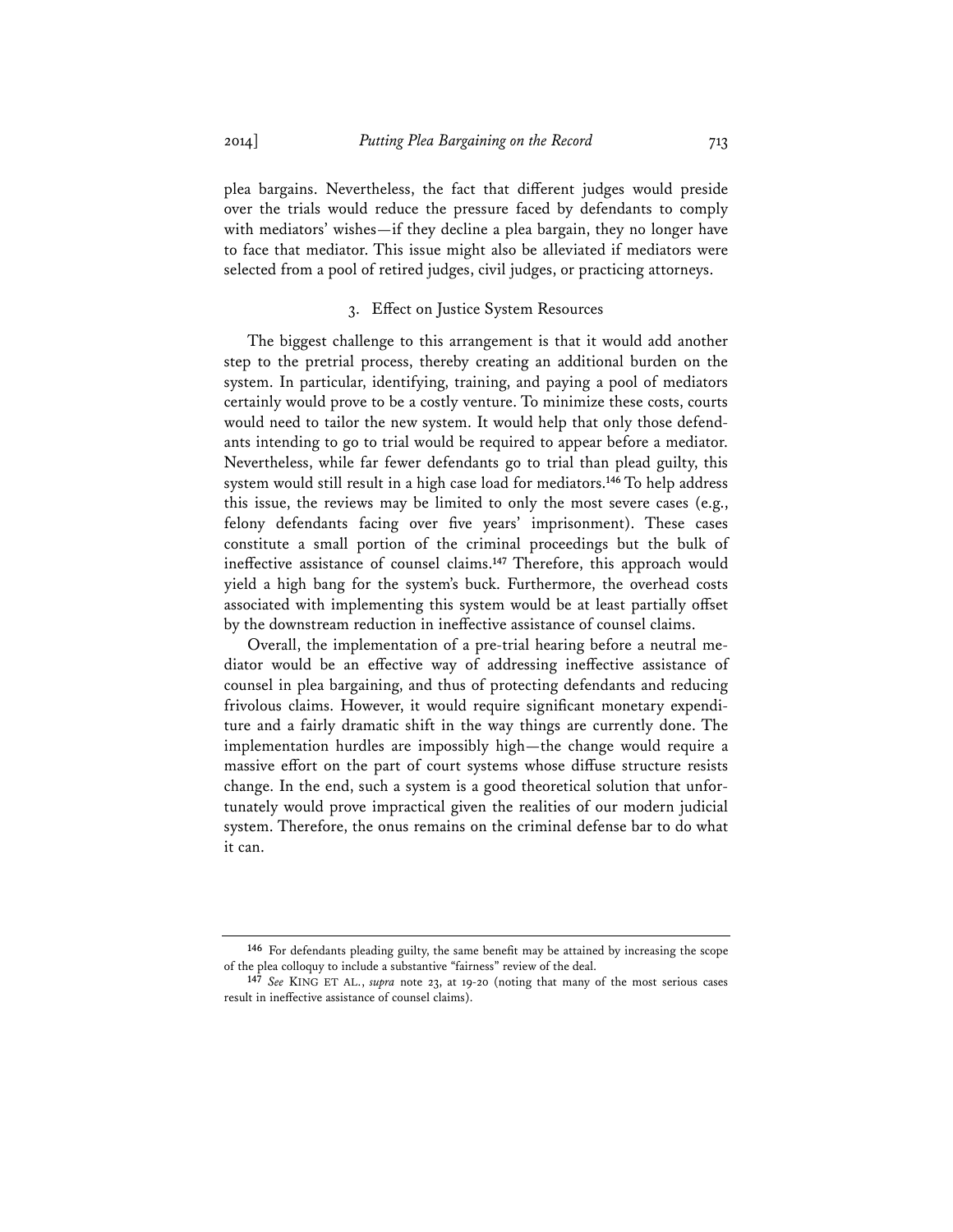#### B. *Shifting the Burden*

Another alternative solution to the problem at hand is one where defense lawyers would at times bear the burden of proving that they provided effective assistance of counsel. As I have discussed, the high burden of proof placed on defendants is often responsible for defeating defendants' claims because of the lack of a plea bargaining record. In order to combat this issue, the system could shift the burden of proof to the criminal defense lawyer when the decision to reject a plea bargain offer was clearly contrary to the best interests of the defendant. In other words, if no reasonable person would have made the decision under the circumstances, then the lawyer would have to prove that he properly informed the defendant of the factual and legal circumstances, leaving the court to conclude that the defendant was actually unreasonable and not just misinformed.

#### 1. Likelihood of Relief on Valid Claims

It is clear that this proposal would benefit some defendants with valid claims. By shifting the burden to lawyers, the he-said/she-said problem would cut in favor of the defendants. Yet, although it sounds sweeping, this proposal may actually be underinclusive. By restricting the burden-shift to egregious cases, two risks are introduced. First, courts may wrongly determine that unreasonable decisions were reasonable. It may be that courts import an improperly low view of criminal defendants' sophistication, such that objective reasonableness is determined from the perspective of a person of less than ordinary intelligence. The change would thus leave untouched some noticeably poor decisions. Second, the rule would not benefit those defendants whose decisions were within the range of reasonableness but still not the ones they would have made upon receiving proper advice. For example, if a plea bargain would have resulted in a two-year reduction of a ten-year sentence, the court may find that the decision to reject the plea was not egregious. But if the person only rejected it because of his counsel's bad advice, his entitlement to relief is no different than one whose injury was more severe. It is clear that more defendants would have access to relief under this regime than under the current system, but the solution would be less effective than the proposed plea bargaining record.

#### 2. Likelihood of Relief on Invalid Claims

This burden-shifting proposal also has a real risk of being overinclusive. It goes without saying that some defendants will make decisions regarding plea offers that are objectively unreasonable. In fact, the burden-shifting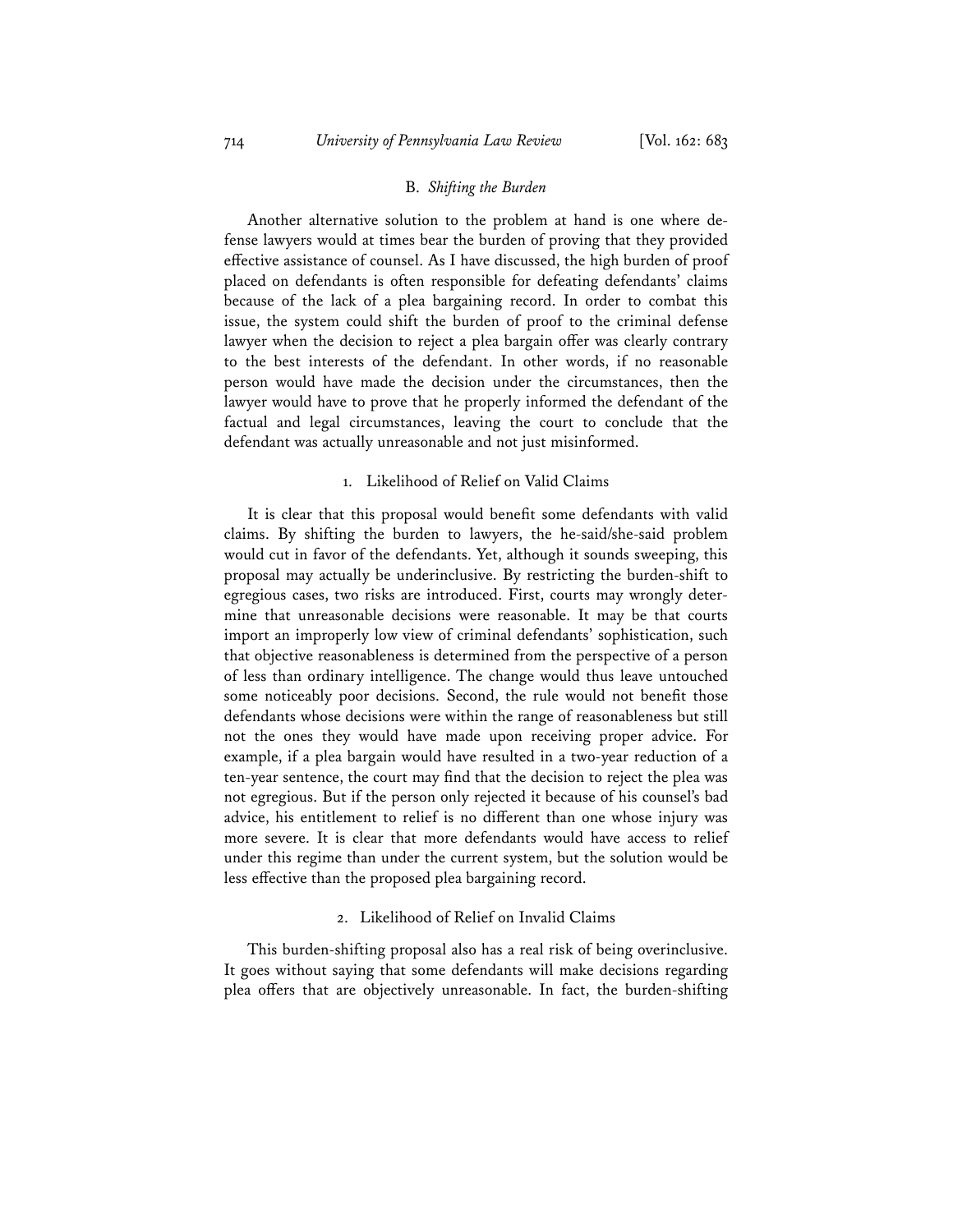proposal might even give such defendants a perverse incentive to unreasonably reject favorable plea offers and go to trial since they would later have an opportunity to have that decision reviewed under a relatively favorable standard if they are eventually convicted. On the other hand, the burdenshifting proposal might cause lawyers to change their practices in order to prevent this result. The incentives are difficult to predict. Some lawyers may be encouraged to create a record of advice when they believe that their client is making an unreasonable choice. This would be appropriate for lawyers who want to ensure that the truth (and their performance) is vindicated in court. Other lawyers might find that their clients' best interests are served by avoiding such a record. By failing to create a record, the lawyer could ensure that the client has the opportunity to challenge the decision later, thereby giving him another proverbial bite at the apple. This is, however, a dim and (hopefully) inaccurate view of defense lawyers. Some of this risk would also be allayed by the prosecutor's expected response to the burden-shifting proposal. Since the prosecutor has the greatest interest in maintaining the conviction, he would probably adjust his practice to make sure that the defendant knows what is in his best interest. This may result in a better flow of information from prosecutor to defendant and more documentation of plea bargain offers and outcomes.

# 3. Effect on Justice System Resources

It is unclear what this proposal would do to the workload of the justice system. On the one hand, the rule could spur prosecutors and defense lawyers to document better the circumstances surrounding unreasonable decisions to reject favorable plea offers (for instance, where the defendant goes against advice of counsel). This shift would probably entail only a minor increase in workload, and if adopted broadly, it would prevent the overinclusiveness that could result in an increase of frivolous ineffective assistance of counsel claims. On the other hand, if defense lawyers determined it would be better to leave open the clients' possible challenges, and prosecutors were unable to obtain the justification needed to defend their convictions, then the floodgates may be opened to frivolous claims. I suspect, however, that courts would guard against this result by curtailing the decisions found to be objectively unreasonable. In the end, I predict that this burden-shifting proposal would not dramatically affect the workload of courts or lawyers.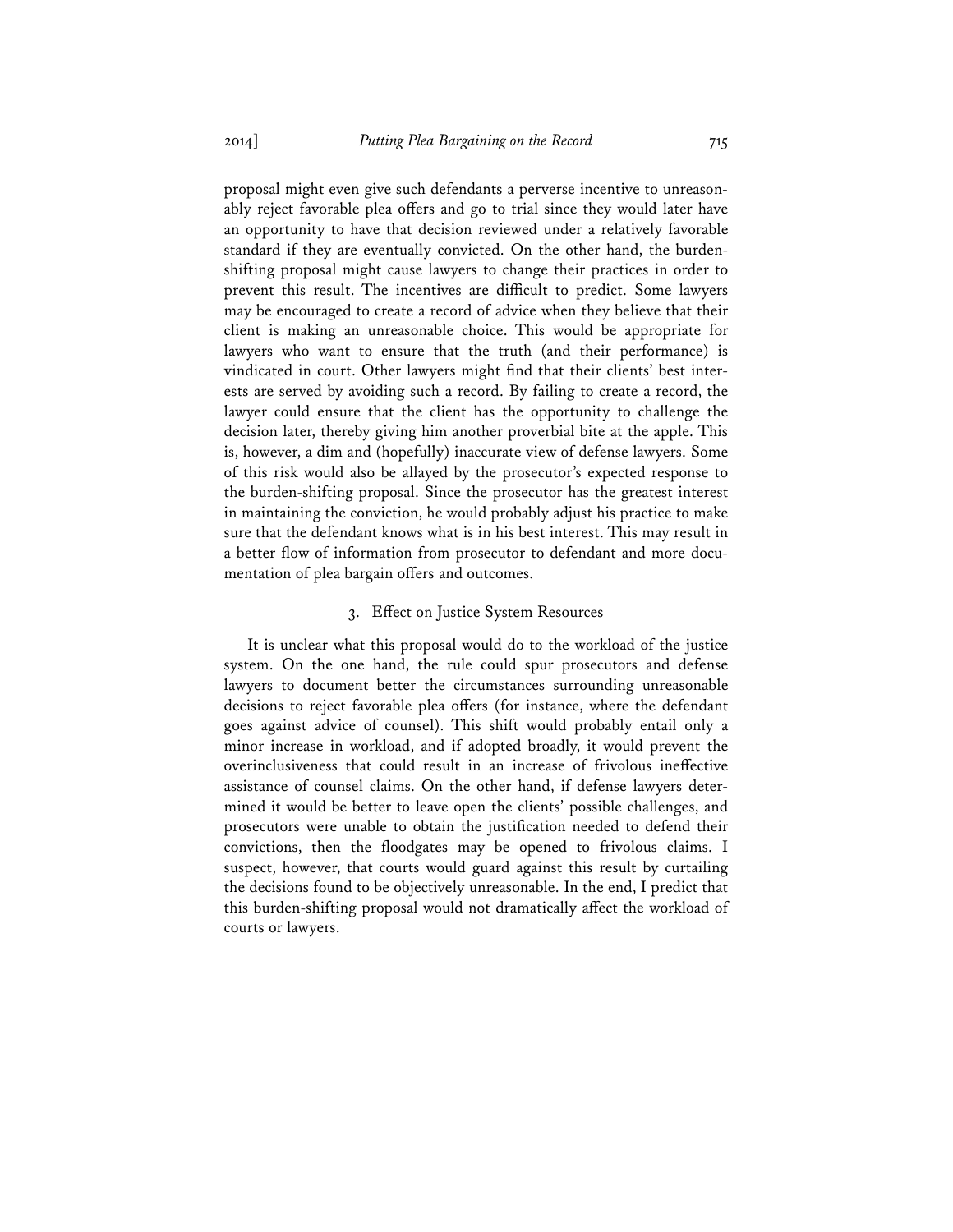### 4. Likelihood of Implementation

Finally, the likelihood of implementation of this proposal is low. Federal courts would only adopt this burden-shifting proposal if the Supreme Court mandated it. While state courts may effect the change under state law, they have rarely shown any motivation to take defendants' rights beyond those prescribed by the Constitution. Ultimately, given the uncertain response of defense lawyers, prosecutors, and courts to this proposed change, and the unlikelihood that such a change can be effected at all, I conclude that this option is inferior to my proposal that the criminal defense bar adopt a plea bargaining record.

#### VI. THE RECORD

# A. *The Contents of the Record*

Having argued that the criminal defense bar should adopt a record of the plea bargaining process to protect defendants' Sixth Amendment rights, and that other solutions are either impractical or inferior, I now propose the possible contents of that record. The overarching objective is to create a record that captures the elements of a lawyer's investigation and advice that defendants often challenge in ineffective assistance of counsel claims, while minimizing the time required to complete it. Therefore, the record should consist of at least three primary sections: expected trial outcome, terms of the plea bargain deal, and an evaluation of options. These are the key inputs into the defendant's decision to accept or reject a plea bargain deal—and those most needed to review a lawyer's advice after the fact.

The first section of the proposed form—the expected trial outcome should include an evaluation of known evidence and the perceived likelihood of conviction on each charge. A lawyer would be able to quickly complete this section when the case is airtight or the defendant concedes guilt. It should also include the likely sentence the defendant would face and any possible collateral consequences. This structure would ensure that the defendant understands the probable outcome of a decision to turn down a plea and go to trial.

The second section—the evaluation of the plea agreement—should contain the charges offered by the prosecution as part of the plea offer, any recommended sentences that would be a part of the offer, and any collateral consequences that might flow from accepting the offer. These are essential ingredients of the offer and should be easy to determine. In this section, the lawyer should also document an assessment of the going rate for similarly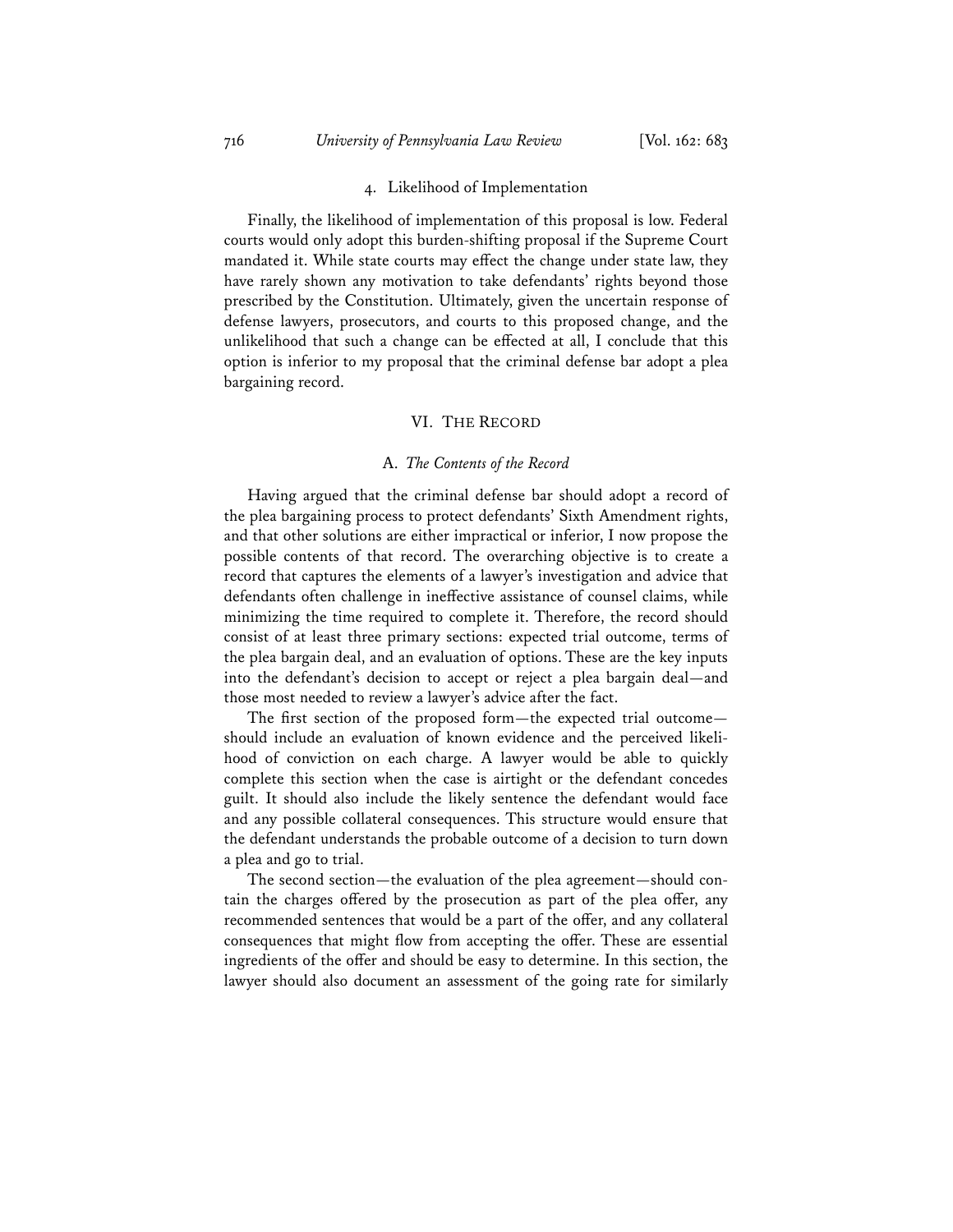situated defendants. Here, the lawyer should attempt to identify the typical plea bargain that is offered to defendants in similar cases. This information allows the defendant to make a proper assessment of the prosecution's offer.

Finally, after investigating and documenting this information, the lawyer should advise the client as to the best course of action. He should record whether he advises the client to accept or reject the plea bargain offer and the rationale for that advice. The rationale should usually be rooted in the information captured on the form. For instance, if the plea bargain offer is superior to the likely outcome of a trial, and it compares favorably to other plea bargains that have been offered to defendants in similar cases, then the lawyer can record that information and advise the client to accept the plea offer. After completing the record, the lawyer should provide one copy to the client and should keep the other copy in his files. Due to confidentiality concerns, the lawyer should keep the record private until he becomes involved in an ineffective assistance of counsel claim.**<sup>148</sup>**

#### B. *The Courts' Use of the Record*

As a general matter, the record should remain a confidential communication between a lawyer and his client up until the point that confidentiality is waived by the ineffective assistance of counsel claim. When the client presses his claim, he may either present the record as evidence of the defective advice, or argue that the record misrepresented the advice actually given by the lawyer.

The court would assess the record to see whether the written analysis of the plea deal is defective on its face. If so, the defendant will have met his burden under the first *Strickland* prong, provided that the defect rises to the level of ineffectiveness. If the defect makes the advice and the resultant decision sufficiently suspect, then a finding of prejudice is appropriate.

If, on the other hand, a review of the record indicates that the lawyer adequately investigated the circumstances and provided reasonable advice, then the claim is defeated. Thus, the record does nothing to change the *Strickland* analysis. Instead, it provides what should in most cases be a more reliable account of what actually happened, so that the court can more accurately decide the case.

**<sup>148</sup>** The lawyer must also provide the record to the client upon request. *See* RESTATEMENT (THIRD) OF LAW GOVERNING LAWYERS § 46 (2000) ("On request, a lawyer must allow a client or former client to inspect and copy any document possessed by the lawyer relating to the representation, unless substantial grounds exist to refuse.").